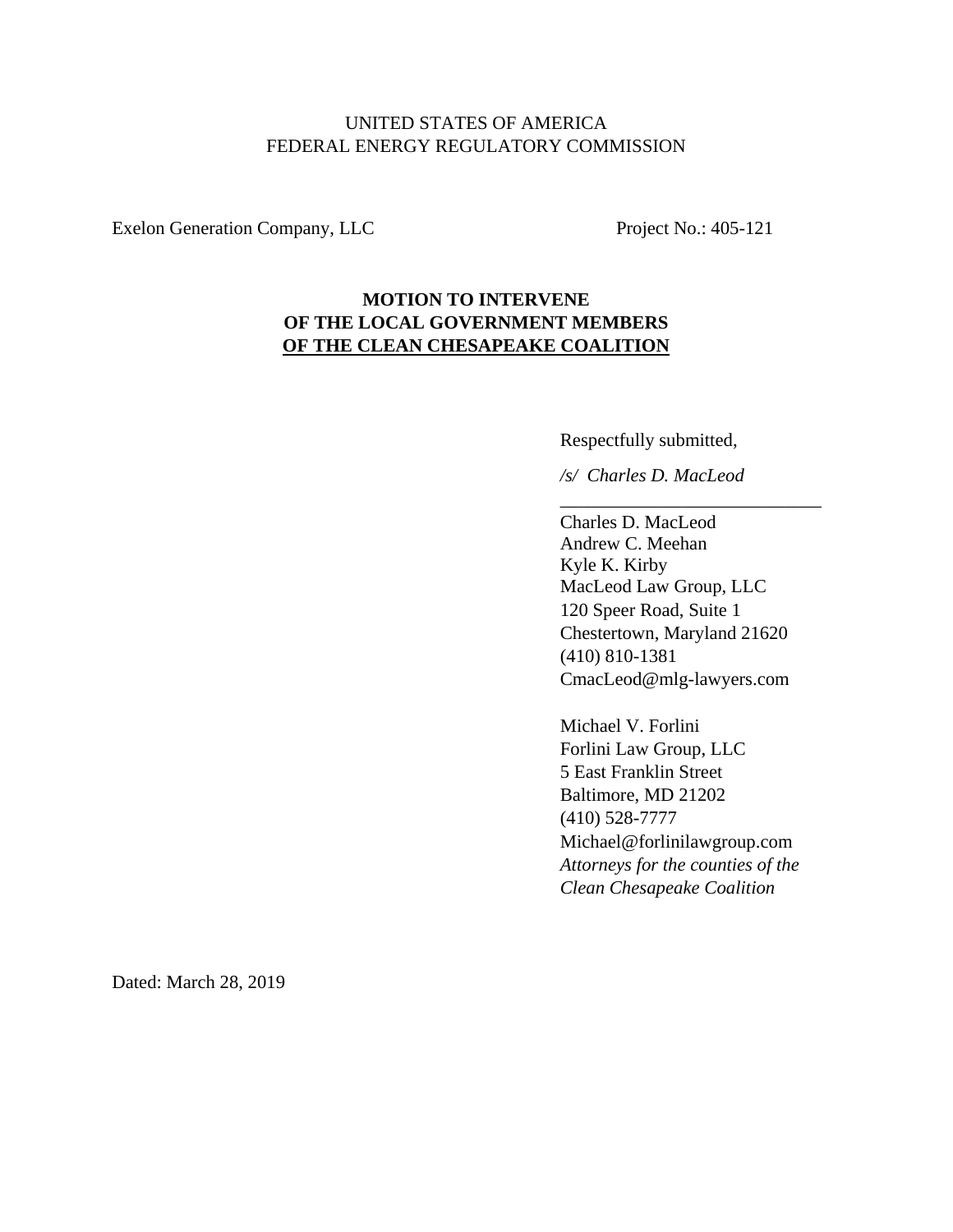# UNITED STATES OF AMERICA FEDERAL ENERGY REGULATORY COMMISSION

Exelon Generation Company, LLC Project No.: 405-121

# **TABLE OF CONTENTS**

| I. |           |                                                                                                                                                                                                                                         |
|----|-----------|-----------------------------------------------------------------------------------------------------------------------------------------------------------------------------------------------------------------------------------------|
|    | A.        |                                                                                                                                                                                                                                         |
|    | <b>B.</b> | Exelon's Petition for Declaratory Order is Legally and Procedurally<br>Flawed and Should Be Dismissed Without Prejudice or Denied Outright 6<br>1. <i>Hoopa Valley</i> is currently not a final decision or binding citable authority 7 |
|    |           | 2. Under FERC's Current Regulations and Section 401 of the CWA,                                                                                                                                                                         |
|    |           | Even if MDE is Deemed to Have Waived its Section 401 Authority,<br>3.<br>the Commission Should Impose the Requirements Contained in its                                                                                                 |
|    | C.        | Right of Coalition members, i.e., Maryland local governments, to intervene 14                                                                                                                                                           |
|    |           | 1.                                                                                                                                                                                                                                      |
|    |           | 2.<br>NEPA and its regulations provide a legal basis for the intervention                                                                                                                                                               |
|    |           | 3.                                                                                                                                                                                                                                      |
| H. |           |                                                                                                                                                                                                                                         |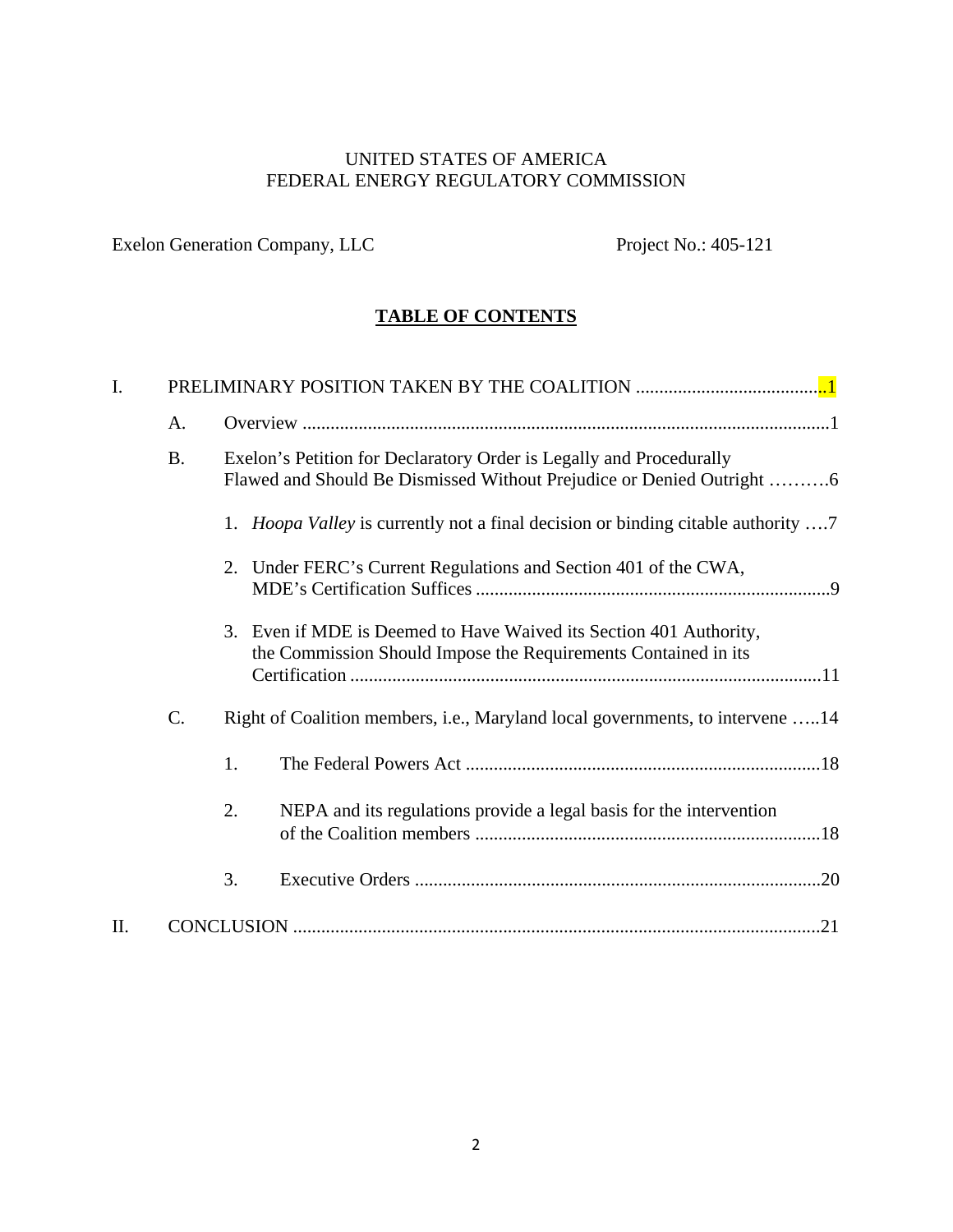### UNITED STATES OF AMERICA FEDERAL ENERGY REGULATORY COMMISSION

Exelon Generation Company, LLC Project No.: 405-121

### **MOTION TO INTERVENE OF THE LOCAL GOVERNMENT MEMBERS OF THE CLEAN CHESAPEAKE COALITION**

The County Commissioners of Caroline County, the County Commissioners of Carroll County, Cecil County, Maryland, the County Council of Dorchester County, the County Commissioners of Kent County, and Queen Anne's County, Maryland (collectively, the Clean Chesapeake Coalition (the "Coalition" or "CCC")), by their undersigned counsel, pursuant to 18 C.F.R. §§ 385.212 & 385.214, and the March 11, 2019 notice of the Federal Energy Regulatory Commission ("FERC" or the "Commission") in this proceeding, move for intervenor status in the above-captioned proceeding, and as grounds therefore state as follows:

#### **I. PRELIMINARY POSITION TAKEN BY THE COALITION**

#### **A. Overview**

In its Petition for Declaratory Order<sup>1</sup>, Exelon Generation Company, LLC ("Exelon") requests that the Commission find that Maryland has waived its Section 401 certification authority over the Conowingo Hydroelectric Project, FERC Project No. P-405, on the Susquehanna River in Maryland because a Section 401 application has been withdrawn and resubmitted. On April 27, 2017, the Maryland Department of the Environment's (MDE) issued to Exelon its Water Quality Certification (WQC) pursuant to Section 401 of the Clean Water Act, 33 U.S.C. § 1251 et seq. (CWA) for the project on April 27, 2018 in response to Exelon's relicensing application dated May

<sup>1</sup> eLibrary no. 20190228-5371 (Feb. 28, 2019).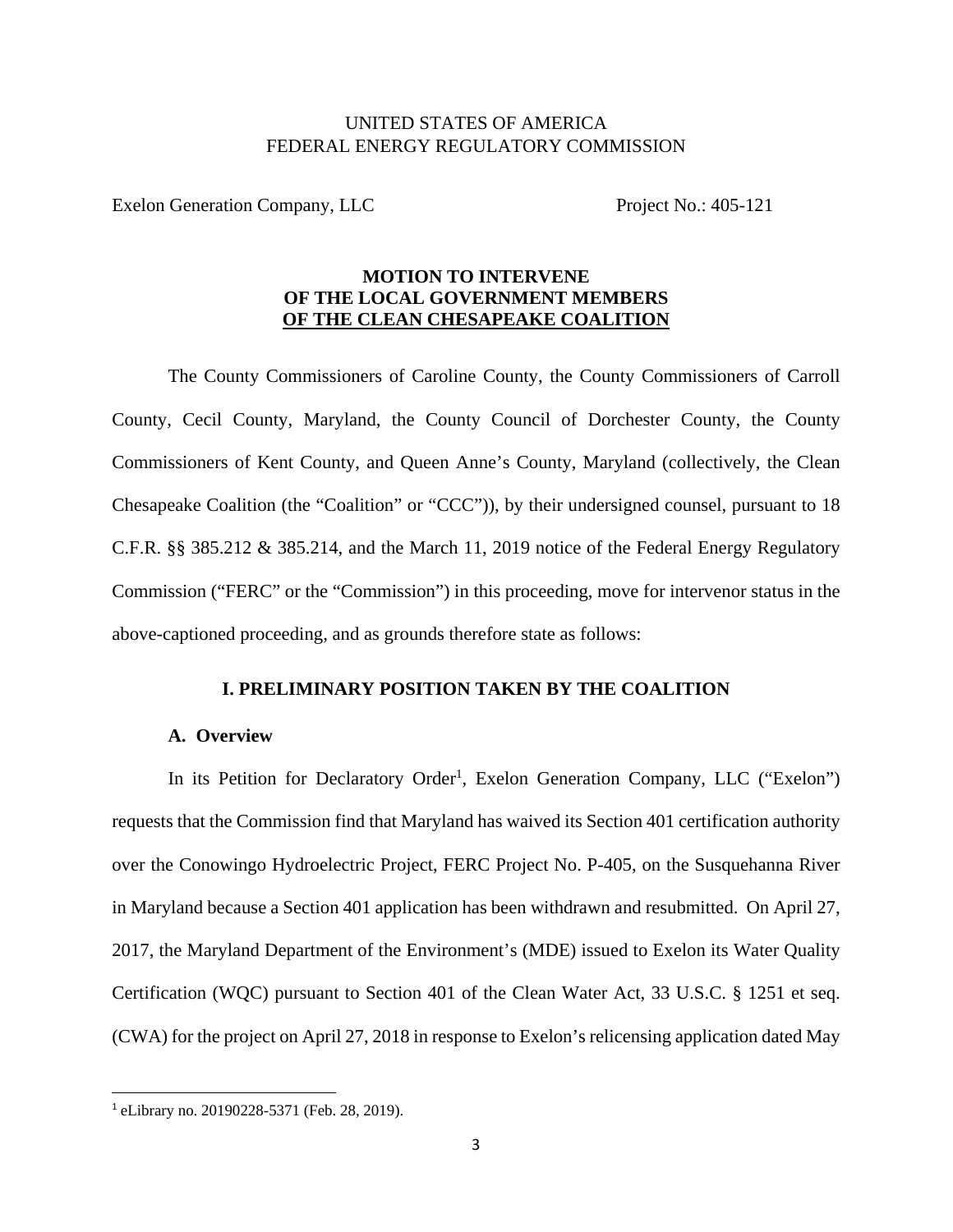17, 2017. (the "Section 401 Certification"). Since then, Exelon has initiated a barrage of legal proceedings as described in Exelon's May 25, 2018 letter to the Commission. It the May 25, 2018 letter, Exelon requests that the Commission defer action on the federal relicensing for the project pending resolution of the proceedings.<sup>2</sup> *See* letter from Colleen Hicks to Secretary Bose, eLibrary no. 20180525-5191 (May 25, 2018) at 3.

Leading up to the filing of its Petition herein, Exelon had repeatedly renewed its request that the Commission defer action on the federal relicensing for the project pending resolution of the proceedings. Falsely emboldened, however, by the D.C. Circuit's recent opinion of *Hoopa Valley Tribe v. FERC*, 913 F.3d 1099 (D.C. Cir. 2019), Exelon has now cast aside its request for the Commission to defer action in this matter, and its Petition for Declaratory Order operates as a retraction of Exelon's deferment request. Since Exelon cannot have its cake and eat it too, once the Commission denies or dismisses Exelon's petition for the reasons stated herein, the Commission should proceed to act on the relicensing and impose the requirements contained in the MDE's Section 401 Certification.

The U.S. Supreme Court has long held that dams have significant adverse impacts on water quality. *See S.D. Warren Co. v. Me. Bd. Of Envt'l Protection*, 547 U.S. 370, 385 (2006); *PUD No. 1 v. Washington, Dep't of Ecology*, 511 U.S. 700, 719-20 (1994). Section 401 of the CWA stands as a bulwark against the harmful effects that federally permitted energy projects may have on water quality, providing states with the opportunity to exercise mandatory authority specifying the conditions under which a federally licensed project must operate in order to comply with state water quality standards. The authority granted to the states under Section 401 underscores "the

<sup>&</sup>lt;sup>2</sup> A federal Complaint filed in the U.S. District Court for the District of Columbia, a state Protective Petition for Reconsideration and Administrative Appeal filed with the MDE, and a state Complaint for Declaratory Relief, Petition for Judicial Review, and Complaint for Mandamus filed in the Circuit Court for Baltimore City, Maryland (the Circuit Court proceeding was dismissed on October 9, 2018 as premature).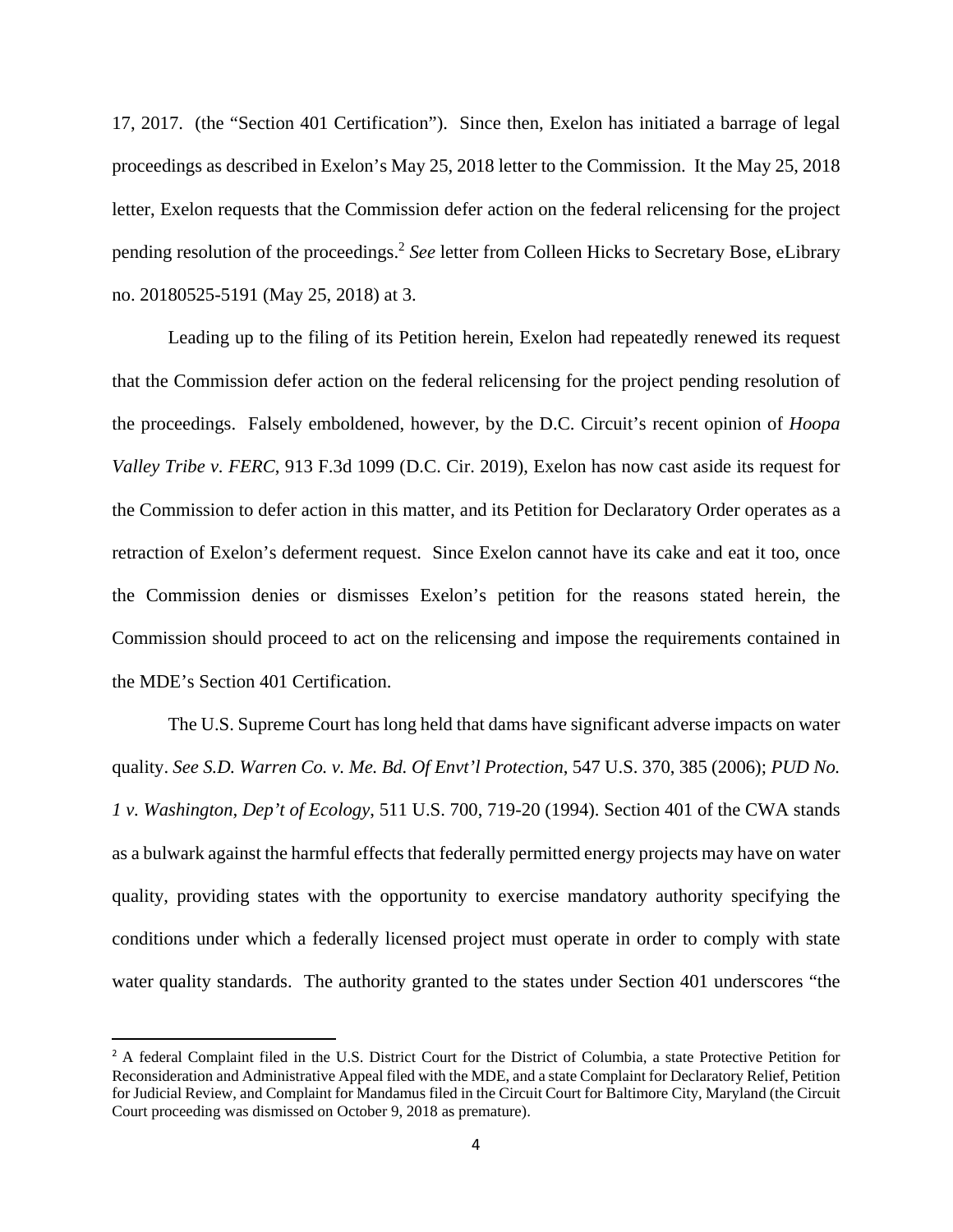policy of the Congress to recognize, preserve, and protect the primary responsibilities and rights of States to prevent, reduce, and eliminate pollution, to plan the development and use (including restoration, preservation, and enhancement) of land and water resources, and to consult with the Administrator in the exercise of his authority under this Act." 33 U.S.C. § 1251(b).

The Maryland Department of the Environment ("MDE") is the state agency responsible for protecting, preserving, and restoring Maryland's water resources. The MDE implements the CWA in Maryland, and is the Maryland state agency authorized to grant, waive, or deny water quality certification under Section 401 of the CWA, as amended, the Environment Article, Sections 9-313 - 9-323, inclusive, Annotated Code of Maryland, and Code of Maryland Regulations ("COMAR") 26.08.02. Due to Federal Power Act preemption, it is generally only through the Maryland's Water Quality Standards as set forth in COMAR 26.08.02 pursuant to MDE's Section 401 authority that the State of Maryland can ensure that Federal Energy Regulatory Commission (FERC) licensed projects comply with state and federal water quality laws. Section 401 of the CWA provides that a state agency waives its certification authority if it "fails or refuses to act on a request for certification[] within a reasonable period of time (which shall not exceed one year) …." 33 U.S.C. § 1341(a). FERC allows states a full year to act on an applicant's Section 401 application for complex hydroelectric relicensing projects. 18 C.F.R. § 4.34(b)(5)(iii); *Constitution Pipeline Co., LLC*, 162 FERC ¶ 61,014 at PP 20-21 (Jan. 11, 2018).

Exelon incorrectly asserts that Maryland has waived its rights to issue a water quality certification under Section 401 because of Maryland's failure to timely act. In an astonishing display of corporate arrogance and greed, Exelon fails to acknowledge the objective and declaration of goals and policies incorporated in the  $CWA$ <sup>3</sup> and Exelon's active and willing

<sup>&</sup>lt;sup>3</sup> "The objective of this Act is to restore and maintain the chemical, physical, and biological integrity of the Nation's waters." CWA, Section 101(a).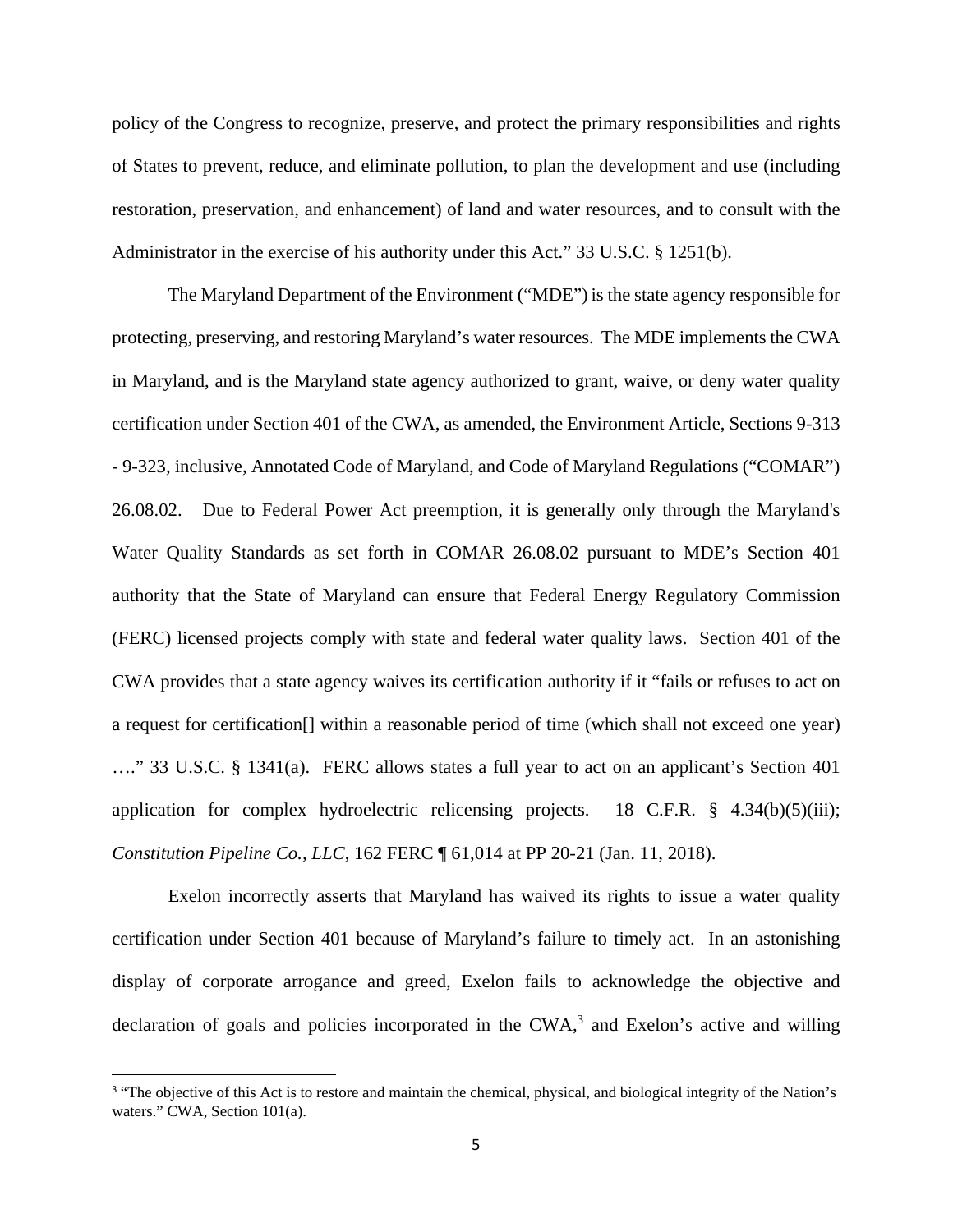participation with the MDE and FERC in the process as the parties collaboratively worked their way forward in the relicensing process. Exelon behaves as if the relicensing process is some sort of gambit between itself and MDE where winner takes all, instead of a profoundly important exercise of regulatory scrutiny on both the state and federal levels, the outcome of which will impose water quality consequences that will persist for decades and potentially threaten significant negative environmental consequences downstream for millions of Americans, including the thousands of residents within the Coalition's counties.

### **B. Exelon's Petition for Declaratory Order is Legally and Procedurally Flawed and Should Be Dismissed Without Prejudice or Denied Outright**

Exelon's Petition for Declaratory Order is wholly based on two legal arguments: first, that under the D.C. Circuit's recent opinion of *Hoopa Valley Tribe v. FERC*, 913 F.3d 1099 (D.C. Cir. 2019), MDE has allegedly waived its Clean Water Act Section 401 certification authority by failing to "act" within the timeframe provided under that statute. The glaring problem for Exelon is that *Hoopa Valley* is not a final decision or binding citable authority. The reality is that simultaneously with the issuance of the Judge Sentelle's written opinion in the *Hoopa* case, the D.C. Circuit ordered that the Clerk withhold issuance of the mandate until seven days after disposition of any timely petition for rehearing or petition for rehearing *en banc*. 4 To that end, on March 11, 2019, a Petition for Panel Rehearing or Rehearing *En Banc* was filed in the case on which the D.C. Circuit has not acted to date. Therefore, the *Hoopa* upon which Exelon relies is not a final decision or binding on FERC.

Second, Exelon argues that even under the status quo prior to *Hoopa Valley*, MDE's Section 401 Certification issued on April 27, 2018 did not suffice because it was merely a

<sup>4</sup> *See* Court of Appeals Docket #: 14-1271. The Clerk's Order withholding issuance of the mandate was entered on the docket on 01/25/2019 at 09:56 AM. Judge Sentelle's written opinion was entered on the docket on 01/25/2019 at 09:52 AM.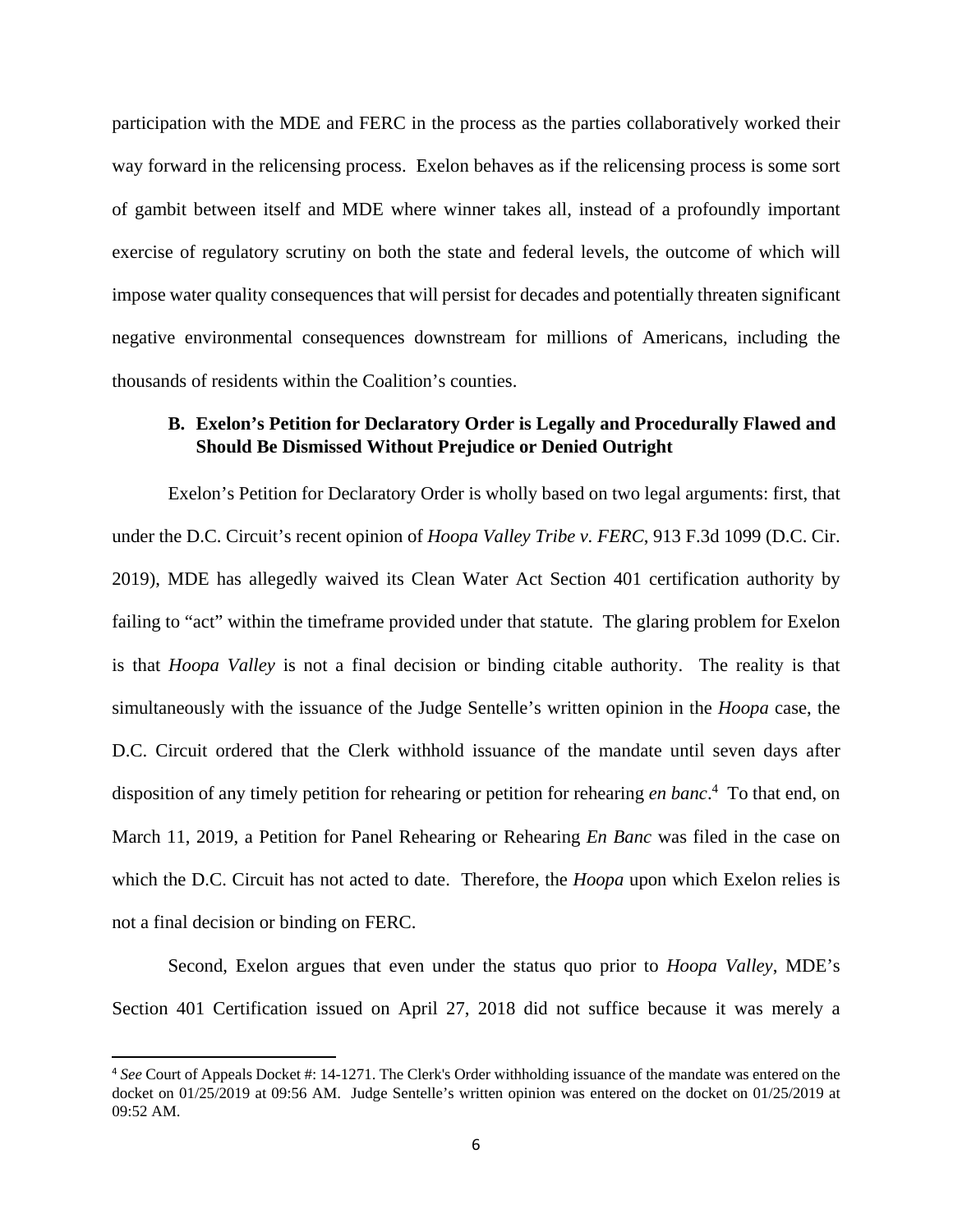"placeholder." Contrary to Exelon's legal analysis, the facts and the case law cited by Exelon uniformly support a conclusion that the MDE's Section 401 Certification meets the criteria imposed by that statute and FERC's applicable regulations. On that basis, the Petition for Declaratory Order be dismissed without prejudice pending the issuance of a mandate in *Hoopa Valley* or denied outright.

1. *Hoopa Valley* is currently not a final decision or binding citable authority

*Hoopa Valley* is currently not a final decision or binding citable authority. Under Rule 41 of the Federal Rules of Appellate Procedure (Fed. R. App. P.), an opinion of the appeals court is not final or effective until it issues its mandate. *Youghiogheny & Ohio Coal Co. v. Milliken*, 200 F3d 942, 951-52 (6th Cir. 1999), *reh'g, en banc, denied*, 2000 US App LEXIS 3382 (6th Cir. Mar. 2, 2000), *cert. denied*, 531 US 818, 121 S. Ct. 58, 148 L Ed 2d 25 (2000). *See also Carver v. Lehman*, 558 F.3d 869, 878-79 (9th Cir. 2009) ("Until the mandate has issued, opinions can be, and regularly are, amended or withdrawn, by the merits panel at the request of the parties pursuant to a petition for panel rehearing, in response to an internal memorandum from another member of the court who believes that some part of the published opinion is in error, or sua sponte by the panel itself.").

Unlike district courts, the courts of appeals direct the district courts and administrative agencies over which they have appellate or reviewing jurisdiction through mandates, not through orders and judgments. See, e.g., *Shakespeare Co. v. Silstar Corp. of America, Inc*., 906 F. Supp. 997, 1002 (D.S.C. 1995) (noting that the mandate is the "official mode of communicating the judgment of an appellate court to a lower court, thereby directing action to be taken or disposition to be made of the cause by the trial court") (citation and brackets omitted), aff'd, 110 F.3d 234 (4th Cir. 1997), cert. denied, 522 U.S. 1046, 118 S. Ct. 688, 139 L. Ed. 2d 634 (1998). This is true even though in most cases the mandate simply consists of a certified copy of the judgment of the court of appeals, a copy of the court's opinion, and any directions regarding the taxation of costs. *See* Fed. R. App. P. 41.

Although the issuance of the mandate is largely a formality, *the court of appeals retains jurisdiction over the case until it issues, and the district court or agency*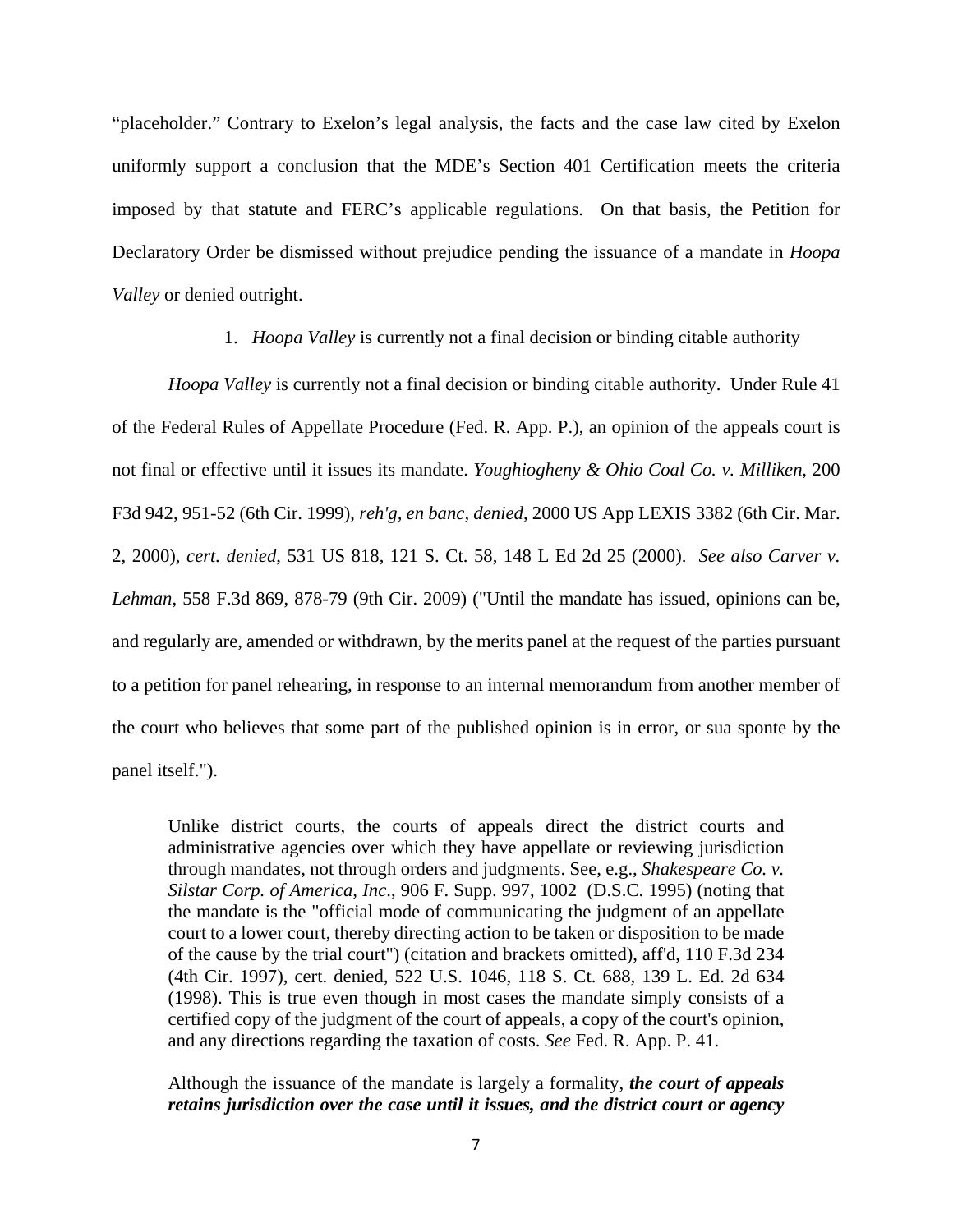*whose order is being reviewed cannot proceed in the interim*. See, e.g., 16A Charles A. Wright, Arthur R. Miller & Edward H. Cooper, Federal Practice and Procedure § 3987, at 735-36 (3d ed. 1999); *First Gibraltar Bank, FSB v. Morales*, 42 F.3d 895, 897-98 (5th Cir. 1995) (collecting cases).

*Youghiogheny & Ohio Coal Co.,* 200 F3d at 951-52 (Emphasis added).

"Our control over a judgment of our court continues until our mandate has issued." *Alphin* 

*v. Henson*, 552 F.2d 1033, 1035 (4th Cir.), cert. denied, 434 U.S. 823, 54 L. Ed. 2d 80, 98 S. Ct.

67 (1977). "It is important to understand that unless specifically directed, the parties cannot rely

on the decision as final until the mandate issues." *Heartland By-Products, Inc. v. United States*,

223 F. Supp. 2d 1317, 1332-33 (U.S.C.I.T. 2002), *citing Alphin v. Henson*, 552 F.2d at 1035.

Fed. R. App. P. 41(b) provides as follows:

The court's mandate must issue 7 days after the time to file a petition for rehearing expires, or 7 days after entry of an order denying a timely petition for panel rehearing, petition for rehearing en banc, or motion for stay of mandate, whichever is later. The court may shorten or extend the time by order.

F. R. App. P. 41(c) provides that "[t]he mandate is effective when issued." The Notes of

the Advisory Committee on the 1998 amendments, in reference to Subdivision (c), state in

pertinent part as follows:

Subdivision (c) is new. It provides that the mandate is effective when the court issues it. A court of appeals' judgment or order is not final until issuance of the mandate; at that time the parties' obligations become fixed.

In *Hoopa Valley*, simultaneously with the issuance of the Judge Sentelle's written opinion

in the case, the D.C. Circuit ordered that the Clerk withhold issuance of the mandate until seven days after disposition of any timely petition for rehearing or petition for rehearing *en banc*. To that end, on March 11, 2019, a Petition for Panel Rehearing or Rehearing *En Banc* was filed in the case on which the D.C. Circuit has not acted to date. Exelon's reliance on the *Hoopa Valley* opinion is without merit, and the citation as binding or even persuasive authority was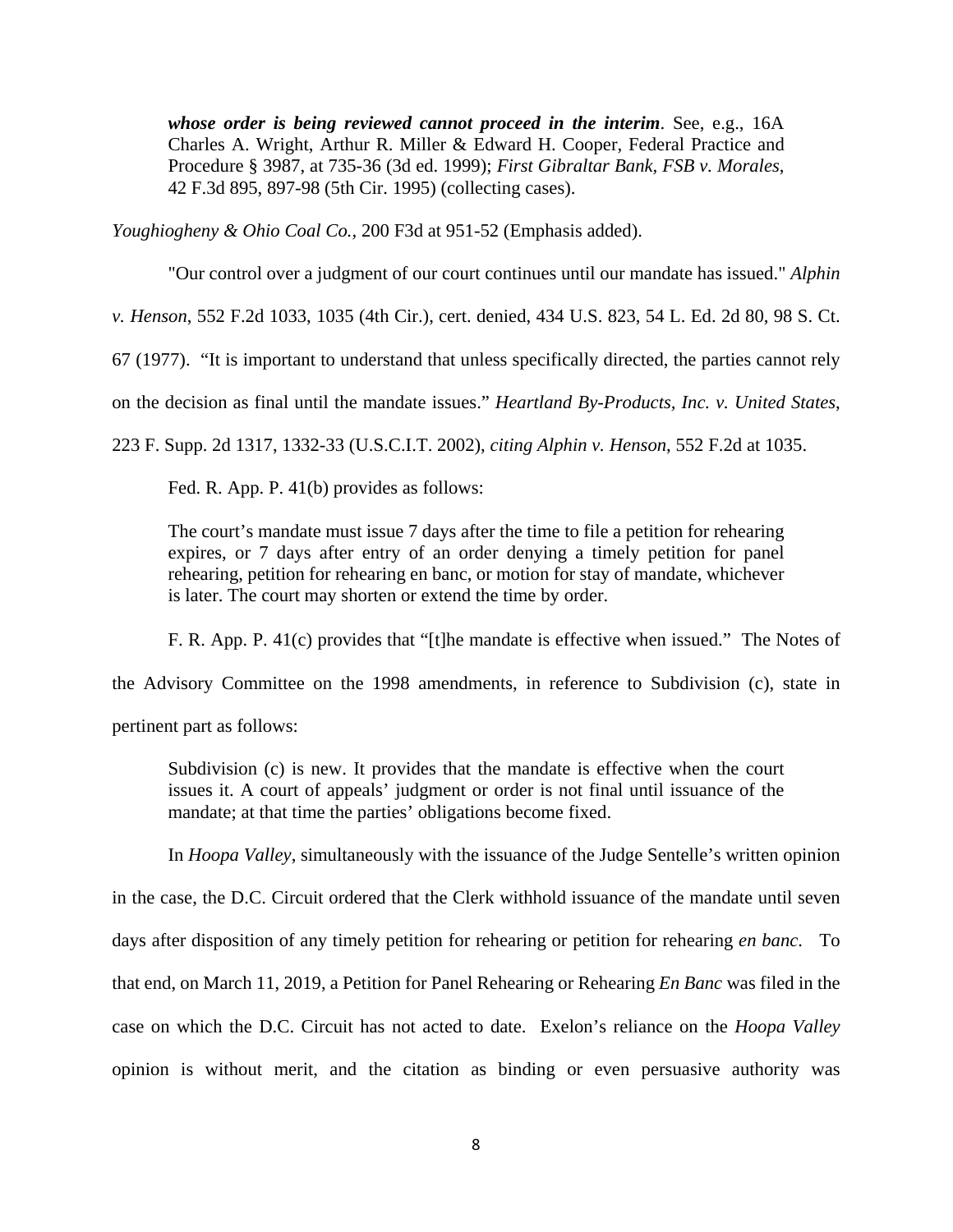inappropriate. It would be unjust for the Commission to give the opinion credence unless and until a mandate is issued. If and when that may occur is purely speculative at this time. Accordingly, for purposes of its review of Exelon's Petition for Declaratory Order, FERC's longstanding recognition of the withdraw-and-resubmit process upon which the parties have reasonably relied should remain in place.

### 2. Under FERC's Current Regulations and Section 401 of the CWA, MDE's Certification Suffices

FERC's longstanding recognition of the withdraw-and-resubmit process was reaffirmed as recently as 2018. "We reiterate that once an application is withdrawn, no matter how formulaic or perfunctory the process of withdrawal and resubmission is, the refiling of an application restarts the one-year waiver period under section 401(a)(1)." *Constitution Pipeline Co., LLC*, 162 FERC ¶ 61,014 at P 23 (Jan. 11, 2018). There can be no disagreement that FERC, Exelon, and MDE all understood that Exelon's resubmission of a Section 401 application restarted Maryland's one-year certification period. The withdrawal-and-resubmission procedure, while imperfect, contributes to efficient administration of the FPA, CWA, and state procedures. Under 18 C.F.R. § 4.34(b)(5), FERC has a bright-line test for when a certification period begins and ends. By permitting the withdrawal-and resubmittal procedure, the rule allows states to comply with each state's own rules to assure that § 401 requests are complete, and allows applicants to develop information necessary to evaluate and manage water quality impacts. Given this basis, the procedure is not, in and of itself, arbitrary and capricious. Further, FERC established the procedure by rule, which is still in effect.

The MDE reasonably relied on FERC's interpretation—repeatedly announced in the form of numerous Commission orders—that the withdrawal and resubmission of Section 401 applications, like Exelon's here, started a new one-year period for state agencies to act. The MDE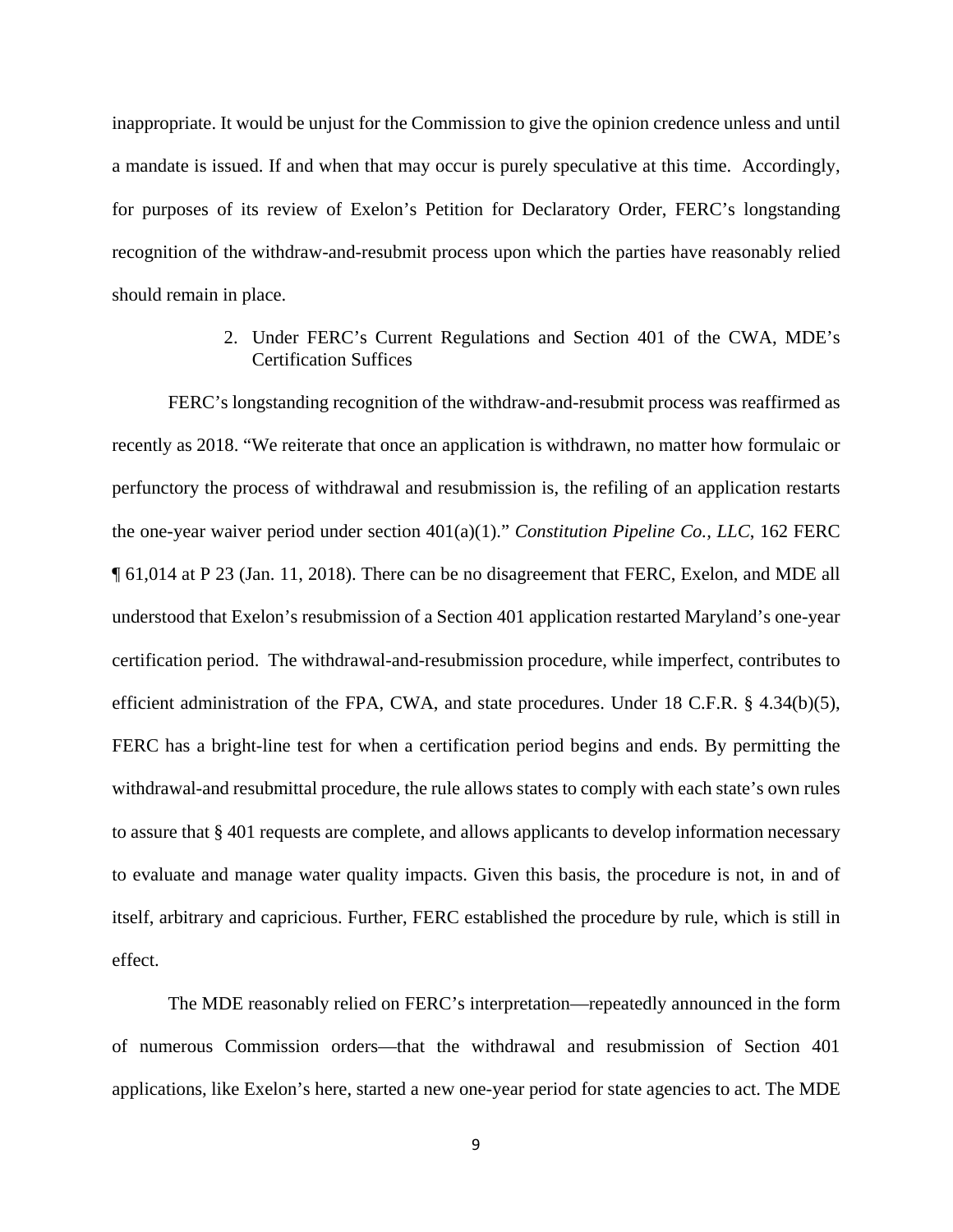conformed its actions accordingly to preserve its statutory authority based on FERC's officially announced interpretation. Given FERC's interpretation of Section 401, a review of FERC's record demonstrates that the MDE acted diligently in pursuing the right to exercise Section 401 certification authority over Exelon's relicensing application, although it is beyond the scope of this motion to catalogue all of the actions the MDE took concerning Exelon's Section 401 application. The state's actions did not reflect an effort to thwart federal relicensing. Rather, the parties reasonably used the withdraw-and-resubmit process to ensure that any relicensing of the Conowingo Hydroelectric Project—which was the subject of lengthy and complex studies involving numerous stakeholders—would be in compliance with Maryland's water quality standards. Had the MDE been aware that FERC's guidance was wrong and that the withdrawaland-resubmit procedure would not reset the one-year certification deadline, the MDE would have denied Exelon's application without prejudice, because the Exelon request did not contain the information necessary to ensure that relicensing would be consistent with state water quality standards.

Further, regarding Exelon's argument that MDE's Section 401 Certification did not suffice because it was merely a "placeholder," the courts have refused to read additional terms into the waiver provision of Section 401 that do not appear in the certification. In *Alcoa Power Generating Inc. v. FERC*, 643 F.3d 963 (D.C. Cir. 2011), relied on by Exelon, the applicant contended that the State had waived its certification authority by issuing a certification on the final day of the oneyear period that included a "number of terms and conditions," including a requirement that the applicant post a surety bond. *Id*. at 966. The certification further provided that it would not become effective until the bond was in place. *Id*. Like Exelon, the applicant argued that the State had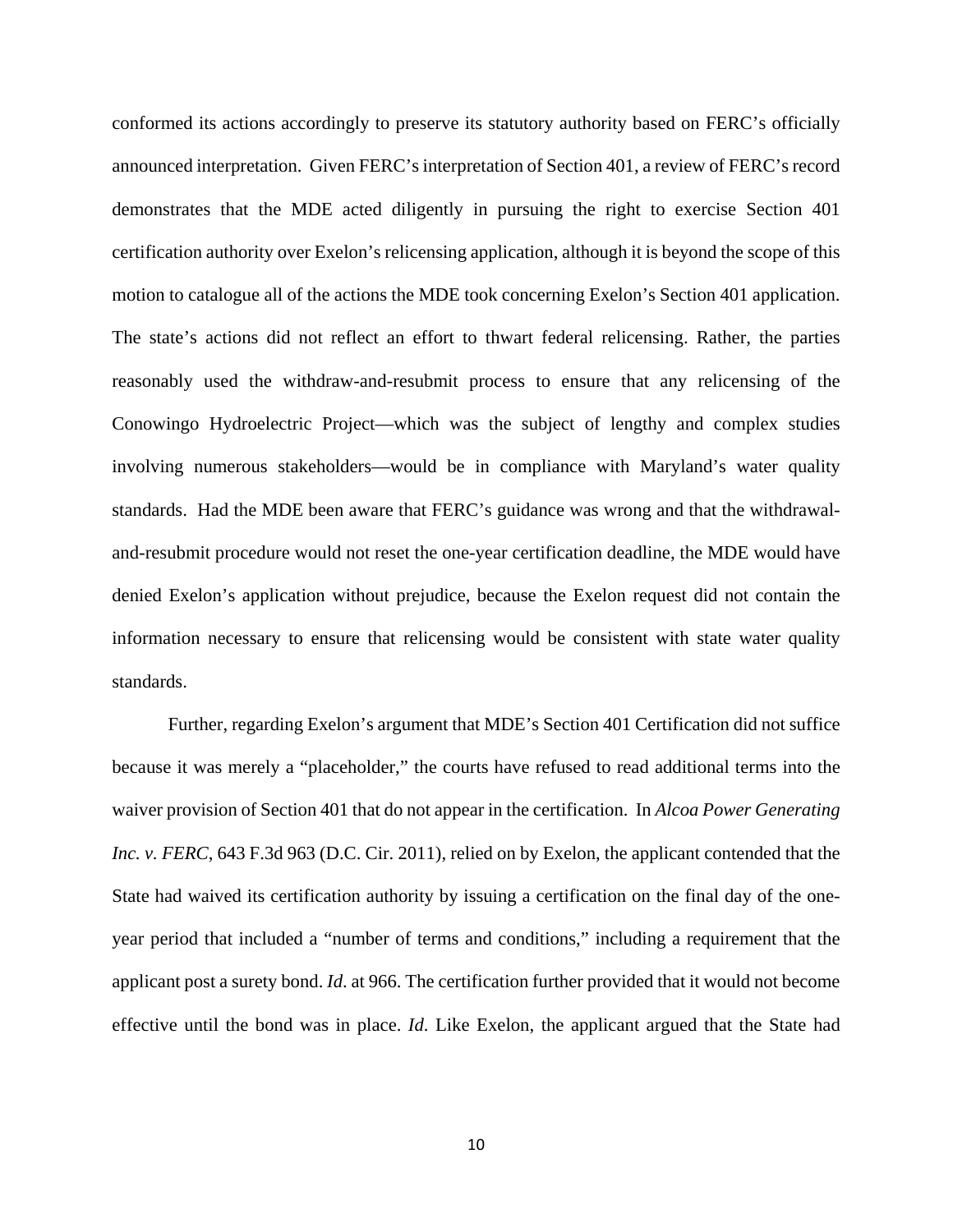waived its certification authority because the certification was not effective prior to the statutory

deadline. This Court rejected that argument:

The Commission's interpretation of Section  $401(a)(1)$  to allow licensing once a certification has been "obtained," 33 U.S.C. § 1341(a)(1), even if the certification is not by its terms immediately "effective," is consistent with the plain text and statutory purpose of the provision. It also conforms to the State's understanding of when the condition in its certification is enforceable. Nowhere in Section 401 is it stated that a certification must be fully effective prior to the one-year period much less prior to licensing; it requires only that a State "act" within one year of an application and that a certification be "obtained." 33 U.S.C. § 1341(a)(1). The largely unqualified terms of Section 401 are broader than Alcoa Power suggests and unrelated to the effectiveness of a certification prior to licensing. To accept Alcoa Power's interpretation would require adding terms to the statute that Congress has not included. *See Nat'l Ass'n of Mfrs. v. Dep't of Labor*, 159 F.3d 597, 600, 333 U.S. App. D.C. 7 (D.C. Cir. 1998).

643 F.3d at 974.

The other cases cited by Exelon also support the validity of the MDE's Section 401

Certification. For example, in *Duke Energy Carolinas, LLC*, the Commission noted that:

Even if South Carolina's notice were deemed not to be a "final action," this would not help Duke Energy. Section 401 of the Clean Water Act does not mandate "final action" by a state, but rather provides that a state must "act on a certification request within one year" (emphasis added). While we might agree that the issuance of a draft certification (which some states elect to provide) with no provision for it becoming final would not satisfy the requirement to act, we conclude that where, as here, a state timely issues a certification that will by its terms become final within 15 days if not appealed, the state action is sufficient to avoid waiver.

147 FERC ¶ 61,037, at Para. 18 (2014). Notwithstanding Exelon's vociferous protestations, no

reasonable person could construe MDE's Section 401 Certification as a "draft certification" or

"placeholder."

3. Even if MDE is Deemed to Have Waived its Section 401 Authority, the Commission Should Impose the Requirements Contained in its Certification

Maryland's counties have been mandated by the Maryland General Assembly and MDE

with planning and funding obligations related to restoration of the Chesapeake Bay, and spend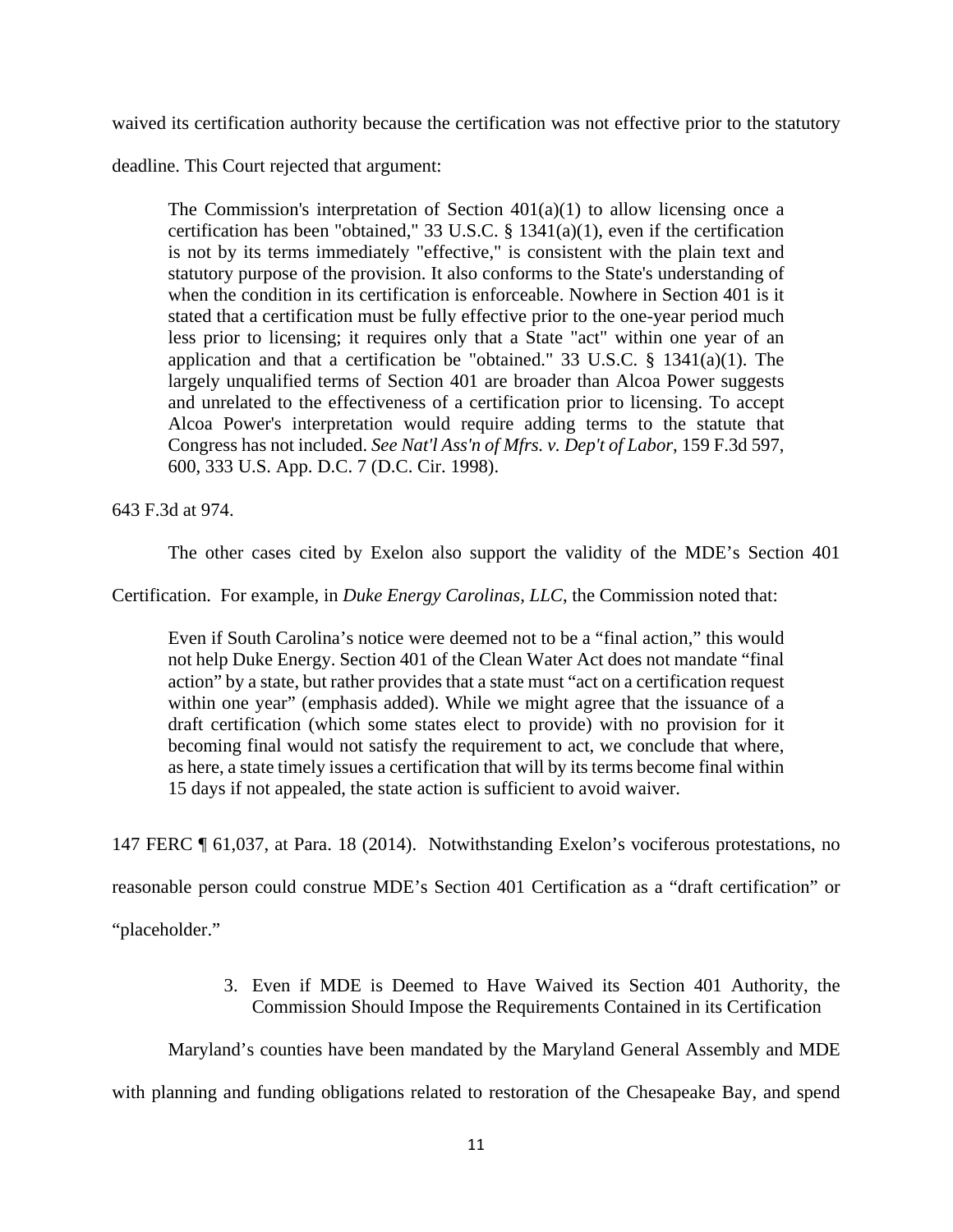millions of dollars on protecting our water resources with TMDL strategies. Such effort is abundantly demonstrated in the Coalition's Motion to Intervene in the Conowingo Hydroelectric Project's relicensing docket (Project No. 405-106 referred to as the "Relicensing Docket"), supplements thereto, and the substantive documentation filed by the Coalition into the Commission's record, all of which are incorporated herein by this reference.<sup>5</sup> The Coalition's filings show that one of the largest threats to the water quality of the Chesapeake Bay is the impact

- q. Comments filed 2/25/2015, eLibrary No. 20150225-5033.
- r. Final EIS Comments of Clean Chesapeake Coalition under P-405 filed 4/20/2015, eLibrary No. 20150420- 5283.
- s. Comments filed 3/4/2016, eLibrary No. 20160304-5289.

<sup>5</sup> Including but not limited to the following filings:

a. Comments of the Clean Chesapeake Coalition re the water quality of the Chesapeake Bay under P-405. eLibrary no. 20130307-0002, 3/1/2013

b. Comments of Clean Chesapeake Coalition re the Maryland Conowingo Hydroelectric Project under P-405 filed 4/8/2013, eLibrary No. 20130408-0008.

c. Motion to Intervene filed 06/24/2013, eLibrary No. 20130625-5007 and exhibits, eLibrary 20130625-5039.

d. Comments re the 6/13/13 letter about a pre-filing consultation process for the Maryland Conowingo Hydroelectric Project under P-405 filed 7/9/2013, eLibrary No. 20130709-0007.

e. Comment Re:Exelon's request to FERC to extend August 30, 2013 deadline for filing MDE water qual. Cert. and September 30, 2013 deadline for filing interventions, protests, comments, prelim terms and cond, etc. filed 8/23/2013, eLibrary No. 20130823-5120

f. Comments re the environmental impact of the Conowingo Dam Project under P-405 filed 9/3/2013, eLibrary No. 20130903-0003.

g. First Supplement to Motion to Intervene filed 01/31/2014, eLibrary No. 20140131-5218.

h. Second Supplement to Motion to Intervene filed 3/28/2014, eLibrary No. 20140328-5298

i. Third Supplement to Motion to Intervene filed 8/6/2014, eLibrary No. 20140806-5075

j. Fourth Supplement to Motion to Intervene filed 9/29/2014, eLibrary No. 20140929-5206

k. Comment regarding the U.S. Environmental Protection Agency's filing request to FERC to include the Lower Susquehanna River Watershed Assessment Draft Report under P-405 filed 1/7/2015, eLibrary No. 20150107-5043.

l. Comment filed 1/16/2015, eLibrary No. 20150116-5243.

m. Comment filed 1/16/2015, eLibrary No. 20150116-5307.

n. Comments on the Draft Lower Susquehanna River Watershed Assessment for the Conowingo Hydro Project under P-405 et al. filed 1/22/2015, eLibrary No. 20150122-0025.

o. Amended Comments of the Clean Chesapeake Coalition under P-405.replacing Comments filed by the Clean Chesapeake Coalition on 1/16/2015 (Submittal 20150116-5307) regarding the recently filed Support Conowingo Dam Petition (Submittal 20150109-5081) filed 1/22/2015, eLibrary No. 20150122-5142.

p. Comments re Exelon testimony (Christopher Gould) at Maryland Public Service Commission filed 1/30/2015, eLibrary No. 20150122-5142.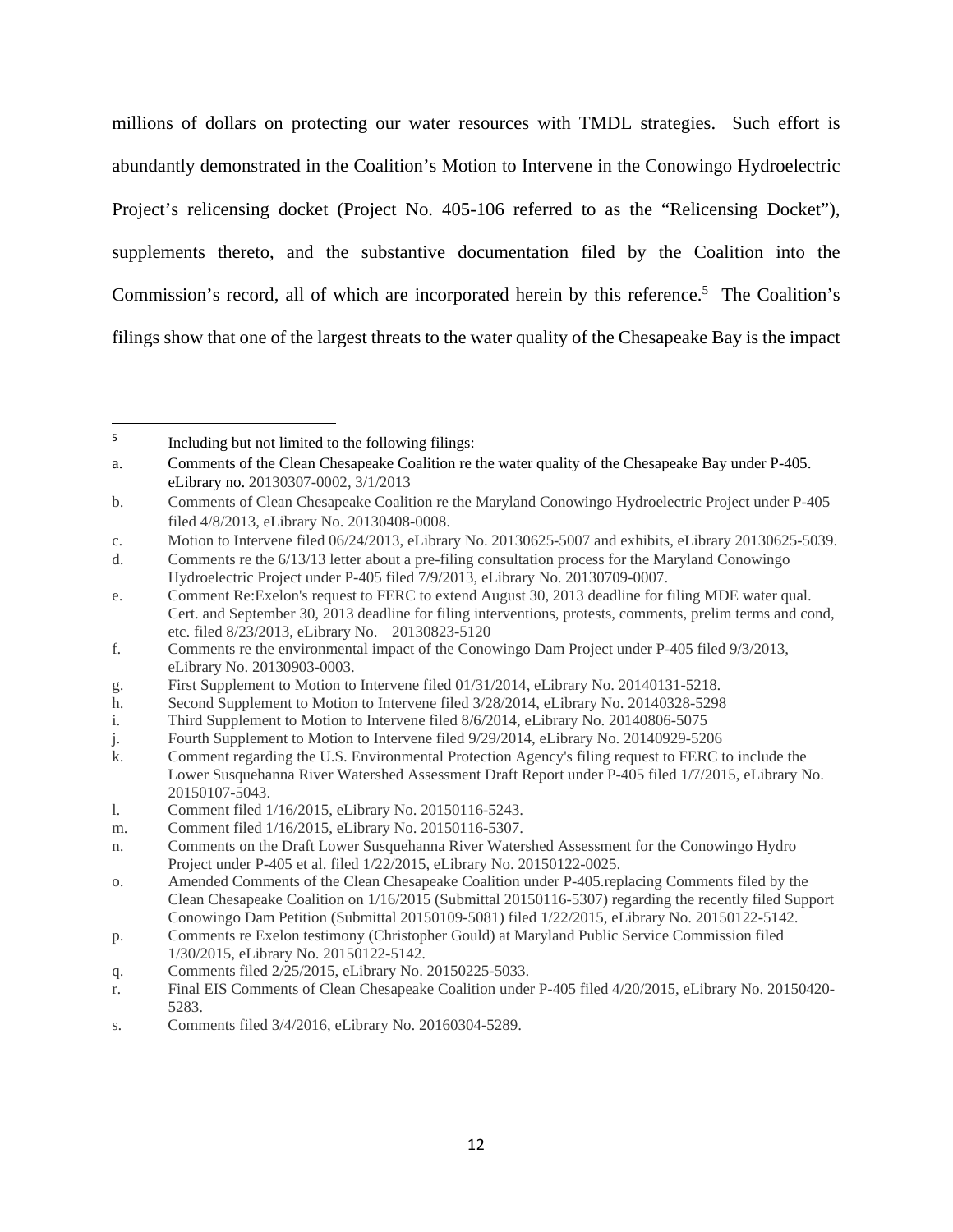of scour from the floor of the Conowingo Reservoir (a/k/a the "Conowingo Pond") located directly behind the Conowingo Dam. During storm events, suspended solids trapped behind the Dam during low flow rate and normal flow conditions are agitated, become re-suspended in the Susquehanna River, and flow through the Dam's gates into the Chesapeake Bay. Nutrient-laden sediment from the Susquehanna River has seriously impacted the water quality of the Chesapeake Bay.

In August 2012, Robert M. Hirsch of the Department of Interior's U.S. Geological Survey ("USGS") published a report that the Conowingo Reservoir had virtually achieved dynamic equilibrium reducing the Conowingo Dam's ability to trap sediments and nutrients. In presenting this report, Mr. Hirsch discussed the scour phenomena but advised that bathymetric data was warranted. Exelon acknowledged this lack of data from this report and other studies and agreed to collaborate with MDE in obtaining additional data through a year-to-year extension of Exelon's current license application while additional data is collected.<sup>6</sup> The need for additional data was not only acknowledged by the USGS report but also by the Counties and the Coalition's concerns regarding the detrimental impact to their waters and the Bay.

 In its Petition for Declaratory Order, Exelon casts itself as a victim being coerced into conducting additional environmental studies by ignoring prior study results that show the need for additional data. Studies such as the Lower Susquehanna River Watershed Assessment Study (LSRWA) have expressly identified local government as targeted stakeholders that will be most likely impacted.<sup>7</sup> The Coalition submitted over 50 pages of comments regarding the LSRWA

<sup>6</sup> Exelon's December 22, 2014 letter from Baker Botts LLP to John B. Smith, Chief of the Mid-Atlantic Branch, FERC's Division of Hydropower licensing stated that Exelon intends to continue to withdraw and refile the 401 application for Exelon's Conowingo Hydroelectric Project every year until the study is complete.

 $<sup>7</sup>$  Page 4 of 5, Coalition's January 6, 2015 letter to FERC regarding the LSRWA study included in the Administrative</sup> Record.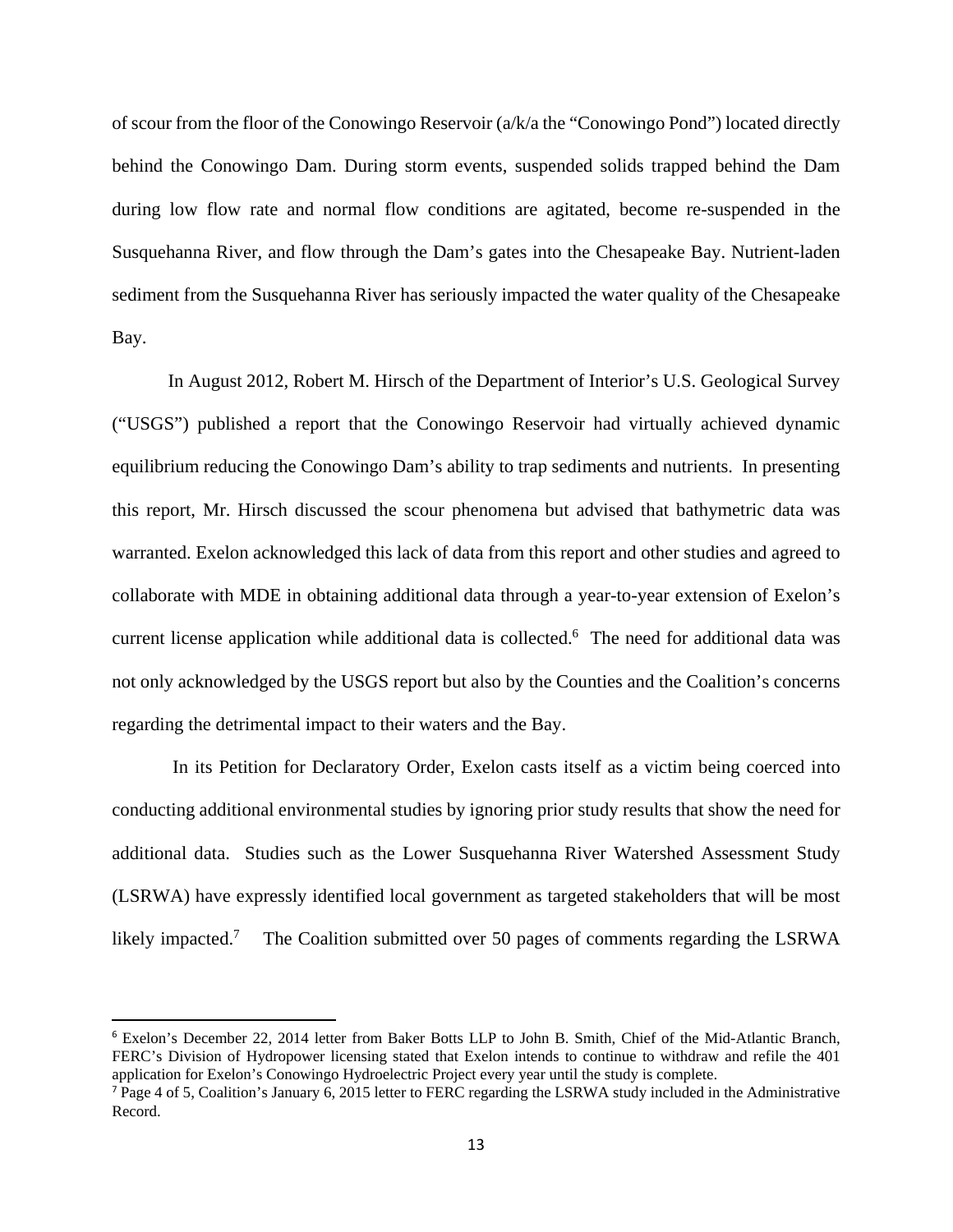study expressing the need for more data to MDE and the FERC docket and by showing that the raw data necessary to make a determination regarding the impact of scour was nonexistent.<sup>8</sup> Only eight (8) bed core samples were taken from the Conowingo Reservoir to a maximum depth of only one (1) foot. In addition, there was insufficient data to calibrate the ADH model for river flows greater than 600,000 cfs. How could a two-dimensional model (AdH model) provide accurate results with an open boundary approach? It was quite clear that the AdH model was incapable of simulating sediments passing through the flood gates of the Conowingo Dam.

Congress intended Section 401 of the CWA to curb a state's "dalliance or unreasonable delay." *See* e.g. 115 Cong. Rec. 9264 (1969), which has not been the case in the Conowingo Hydroelectric Project recertification process. Multiple environmental studies to address concerns have been necessary throughout this proceeding. Given the stark results of those studies, imposing the MDE's Water Quality Certification conditions in Exelon's renewed license for the Conowingo Hydroelectric Project does not present an unreasonable burden given the serious impact this project will have on Maryland's waters. Since assuming control over the Conowingo Hydroelectric Project, Exelon has not operated or maintained the project as an environmental steward. Exelon has ignored the state and local governments' environmental concerns. Such mandatory conditions imposed by Maryland's certification are necessary given Exelon's dismal track record.

#### **C. Right of Coalition members, i.e., Maryland local governments, to intervene.**

Intervenors are Maryland counties, which are local government entities that have the right to sue and be sued, to tax and spend, and to engage in land use planning including environmental planning. See, e.g., Md. Code Ann., Local Government §§ 1-101 et seq., 12-101 et seq., 13-101 et seq., 16-101 et seq.; Md. Code Ann., Land Use §§ 1-101 et seq., 3-101 et seq., 4-101 et seq.; Md.

<sup>8</sup> Comments on the Draft Lower Susquehanna River Watershed Assessment for the Conowingo Hydro Project under P-405 et al. filed 1/22/2015, eLibrary No. 20150122-0025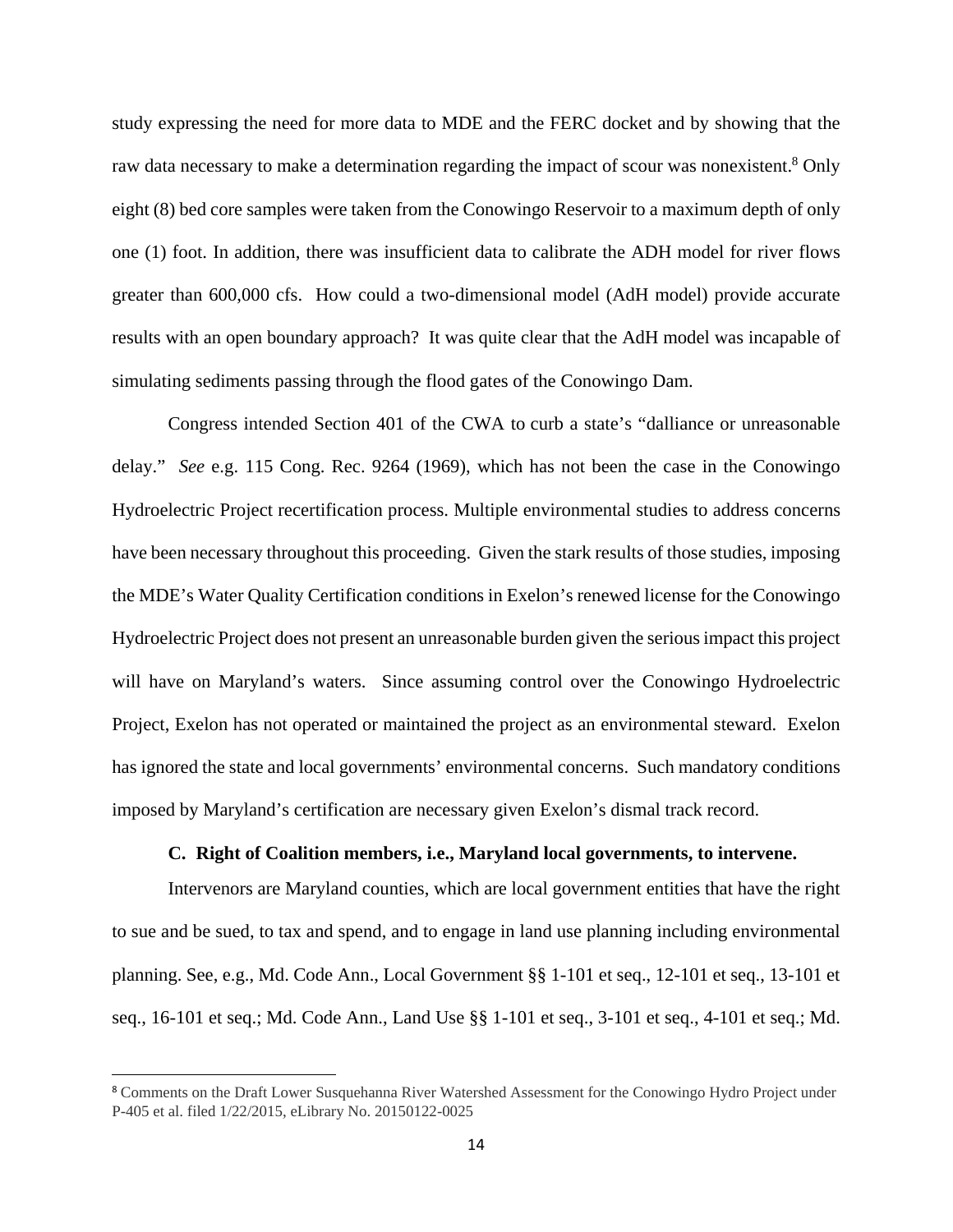Code Ann Envir. §§ 5-703, 5-903(b), 9-301 et seq., 9-501 et seq., 9-601 et seq. Such environmental plans are a component of the County Master Plan. Md. Code Ann. Land Use §§ 4-101 et seq. & Md. Code Ann. Envir. §§ 9-501 et seq. The objective of such plans is to interrelate and correlate to improve the human environment and the natural environment in which county residents live and work. *Id*.

Additionally, per the EPA mandate in furtherance of the Chesapeake Bay TMDL goals that each Bay watershed state prepare a Watershed Implementation Plan ("WIP"), the MDE is coordinating with all Maryland counties, including the Coalition counties, to prepare local Phase III WIPs.<sup>9</sup> The county WIPs are incorporated into the State of Maryland's WIP which is submitted to EPA in furtherance of meeting the goals of the Bay TMDL. The objective of the county WIPs is to explain what actions each local government will undertake and/or support to foster improvement to the water quality of the Bay and Bay tributaries. The goal of the county WIPs is to improve the human environment of those who enjoy, derive a living from, and use resources in or connected with the Bay and Bay tributaries and the natural environment of flora and fauna that inhabit the Bay and Bay tributaries. In essence, the goal of the county WIPs parallels the goal of the Commission's environmental assessment in this proceeding. The Commission's environmental assessment in this proceeding will directly impact what the Coalition counties are able to undertake and to accomplish pursuant to their WIPs. Absent meaningful and enforceable conditions on the operation and maintenance of the Dam through the relicensing process to minimize and/or mitigate the adverse downstream environmental impacts attributable to the loss of trapping capacity in the Conowingo Reservoir, implementation of the Coalition county WIPs will be a wasteful fool's errand.

<sup>9</sup> See MDE website - Maryland's Phase III WIP Development; https://mde.maryland.gov/programs/Water/TMDL/TMDLImplementation/Pages/WIP-3-Vision.aspx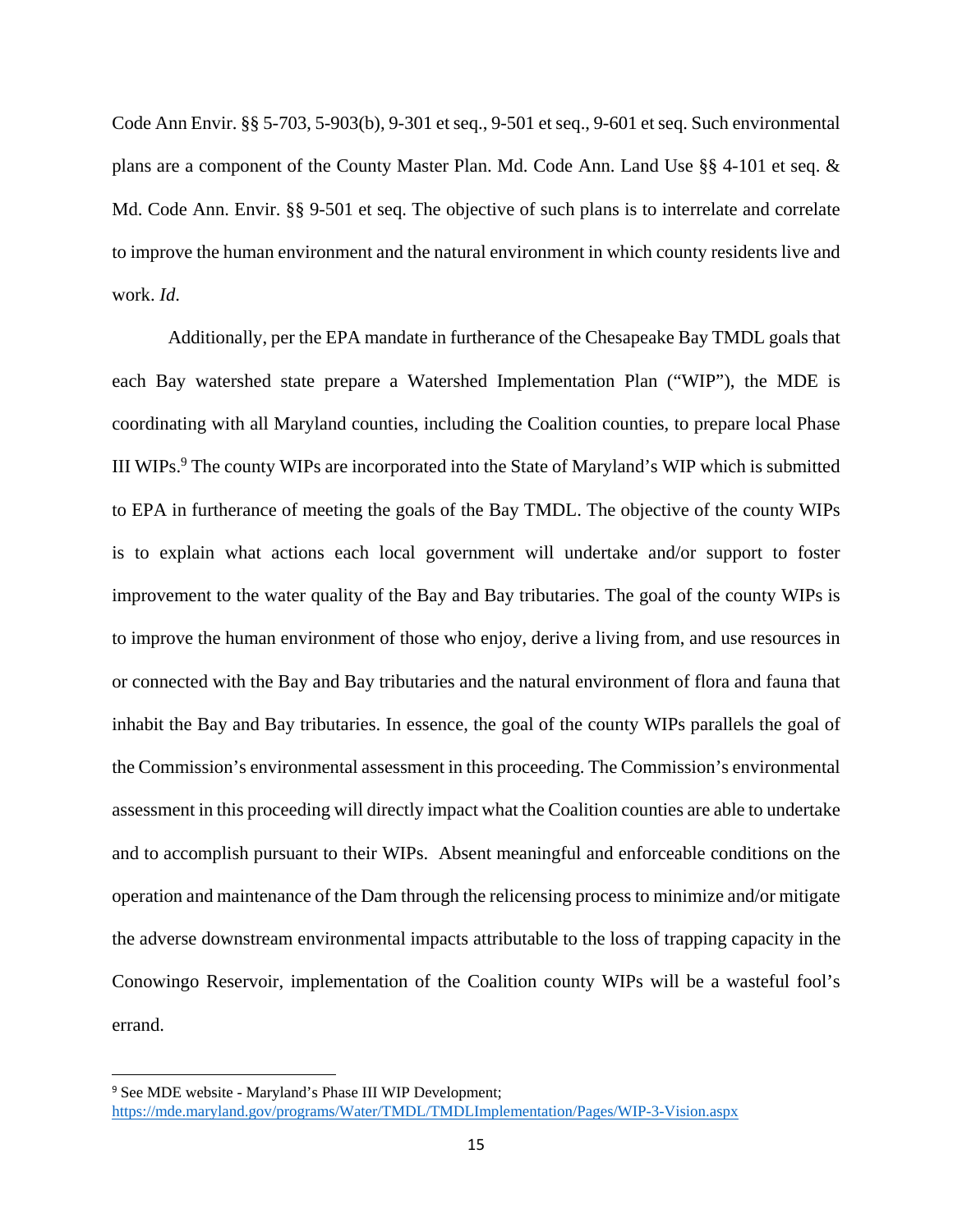Each Coalition county has a direct monetary interest in the application. The Dam, because of the sediments and other pollutants that it has trapped and that are scoured from the floor of the reservoir behind the Dam and deposited in shocking proportions during significant storm events, directly impacts whether actions undertaken and expenditures made by the Coalition counties to improve the water quality of the Bay and Bay tributaries will have any meaningful impact on improvement of the Bay. If the volume of sediments introduced into the Bay from scour and from activity in the watersheds above the Dam is not dramatically reduced, no amount of expenditures and efforts by Maryland local governments, including all Coalition members, will reverse the devastation caused by the operation and maintenance (or lack thereof) of the Dam and activities above the Dam.

It is senseless for the Coalition counties to fund and implement a WIP when scour from the Conowingo Reservoir has the ability to continue to negate any positive achievements in water quality improvement (i.e., oyster and SAV restoration) during significant storm events. Thus, part of the WIP of Coalition counties is to intervene in this relicensing proceeding and to petition the Commission to require Exelon to dredge the sediments and maintain the stormwater management pond, which Exelon refers to as the Conowingo Pond, so that scour from the floor of the reservoir does not routinely damage the Bay estuary and undermine Bay restoration efforts and expenditures below the Dam. The Conowingo Reservoir, just like any stormwater management pond, has to be dredged and maintained or it will become an environmental hazard. With the loss of trapping capacity, the Conowingo Pond is an environmental hazard. The Bay's natural ecosystems are not able to ameliorate the deleterious impact of the massive release of scoured nutrient-laden sediments during significant storm events. It is time for the Commission to impose the conditions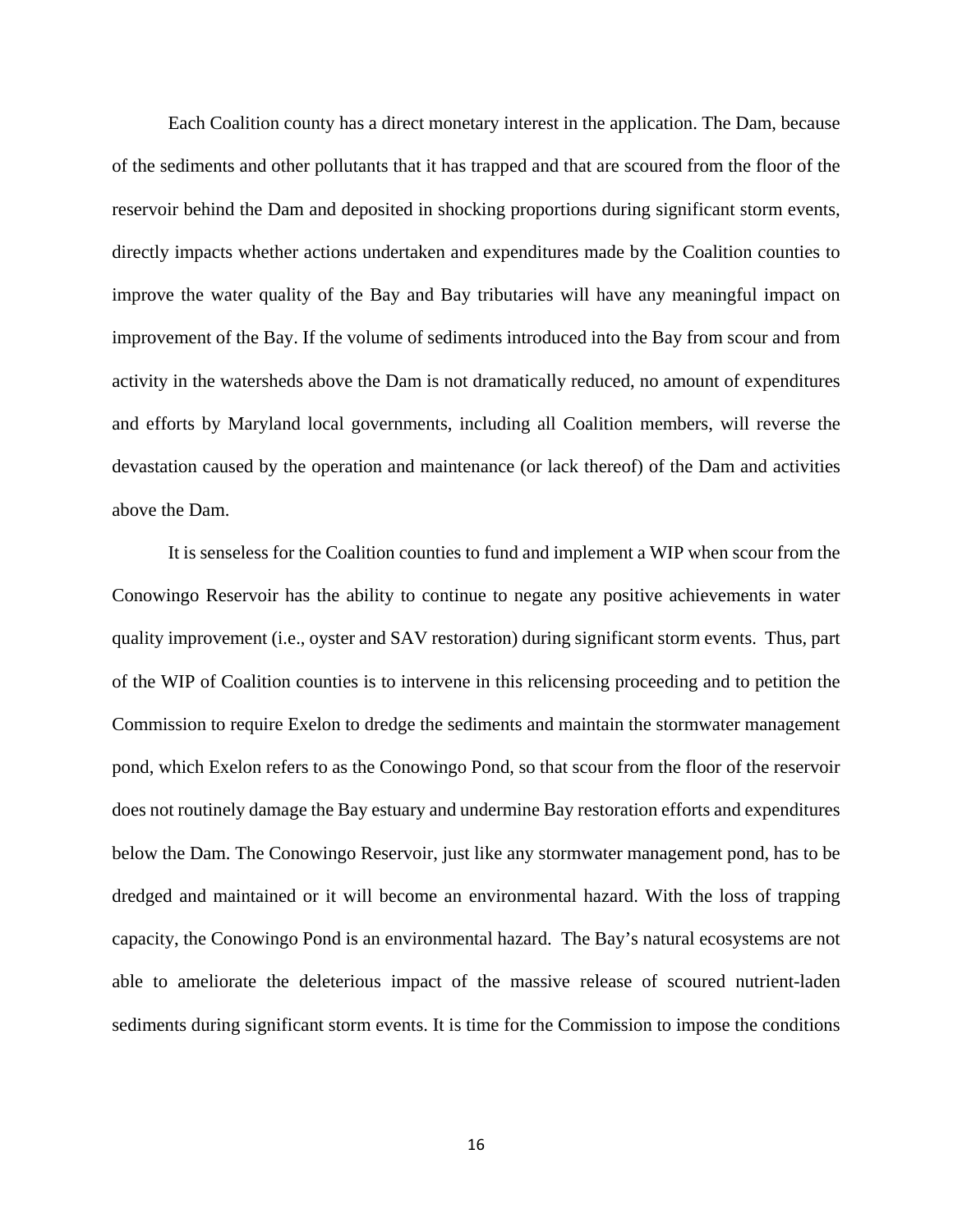incorporated in MDE's water quality certification through the relicensing of the Dam in order to save the Bay, or at least give the upper Bay breathing room for restoration.

Coalition counties situated on the Chesapeake Bay are directly impacted by the sediments scoured from the floor of the Conowingo Reservoir. The oyster, rockfish, crab and other marine populations off the shores of Cecil, Kent, Queen Anne's and Dorchester Counties have been greatly diminished, if not totally wiped out, due to scour from the Conowingo Reservoir. This has resulted in the decimation of seafood harvesting and seafood processing/packaging industries that once thrived in those counties prior to Hurricane Agnes in 1972.

The marina industry and related trades in Cecil, Kent, Queen Anne's and Dorchester Counties have been detrimentally impacted by sediment scour that fills the navigable channels of the Bay, the marinas in those counties, and the Bay tributaries in those counties used to access the Bay.

Sediment scour has detrimentally and directly impacted the way of life in those counties and adversely affected the human and economic environment in those counties in addition to the adverse impact on the natural environment.

All of the public has an interest in a clean Chesapeake Bay for recreation and commercial endeavors. The economic development and the economic vitality of the Bay counties are more directly impacted by the health of the Bay because their seafood harvesting and processing industries, that once formed the backbone of those local economies, are disappearing.

The regulations and mandates being imposed by federal and state authorities on Coalition counties in the nature of saving the Bay and meeting TMDL goals have impaired the affordability and attractiveness of these counties as places to live and work in comparison to other communities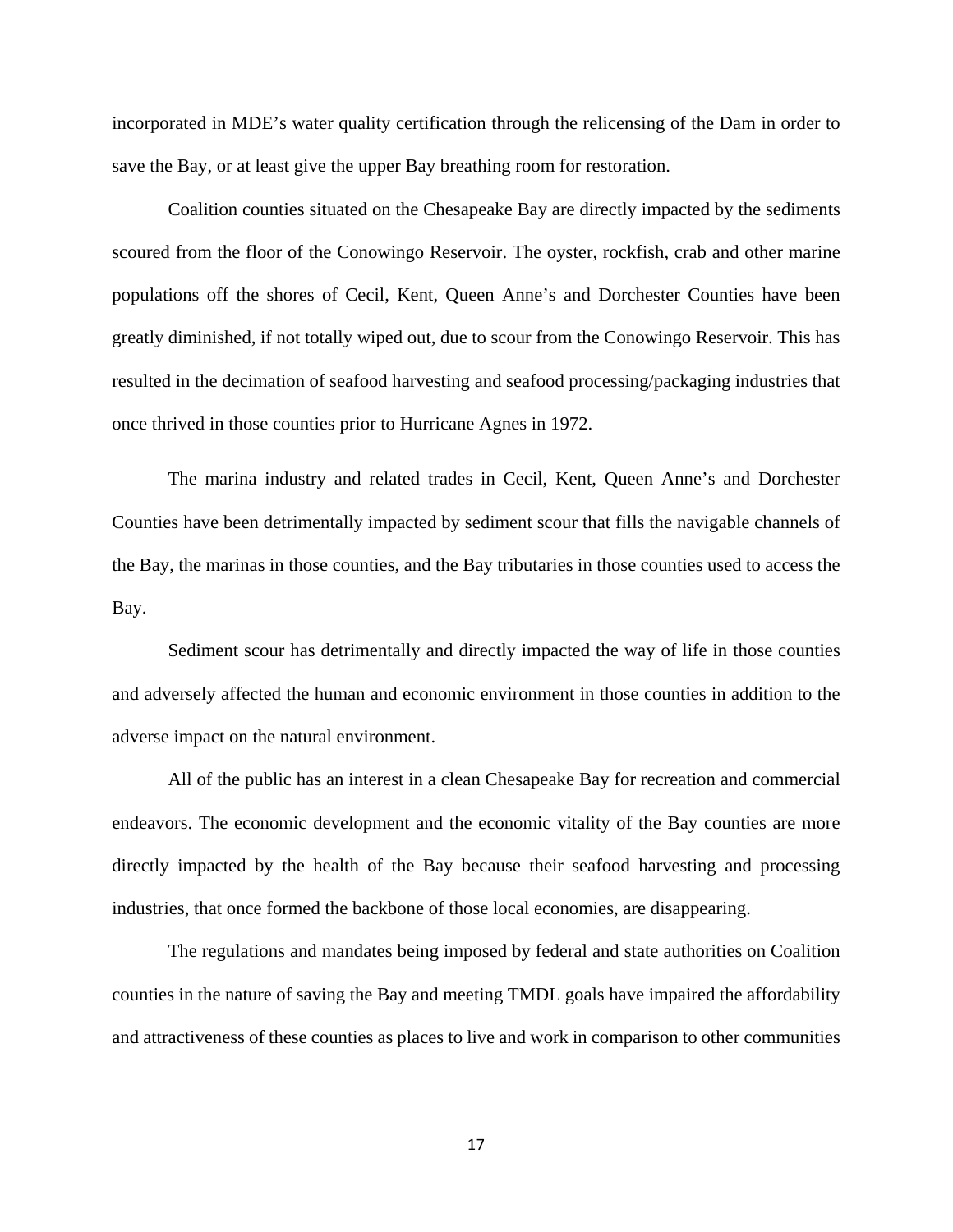in the neighboring states of Pennsylvania, Delaware, and West Virginia that are not burdened with such regulations and expenses.

#### *1. The Federal Powers Act.*

The Federal Powers Act requires FERC to consider impacts to local government interests during the license renewal process. 16 U.S.C.  $\S\S 802(b)(2)$ ,  $803(a)(2)(B)$ ,  $808(a)(2)(D)$ . More specifically, FERC "shall consider ... [t]he recommendations of ... agencies exercising administration over … recreation, cultural and other relevant resources of the State in which the project is located …." 16 U.S.C. § 803(a)(2)(B). As detailed in Part II.C supra, the Coalition counties exercise administration over recreational, cultural and other relevant resources that are and will be directly and indirectly impacted by activities at the Dam and in the Conowingo Pond formed by the Dam that is the subject of this license proceeding.

In addition, FERC is committed to adhering to the objectives and aims of the National Environmental Policy Act of 1969 ("NEPA"). 18 C.F.R. § 2.80(a). As FERC recognizes, NEPA requires FERC to include a detailed environmental statement including the impact to the human environment. *Id*.

*2. NEPA and its regulations provide a legal basis for the intervention of the Coalition members.* 

NEPA, 42 U.S.C. § 4321 et seq., provides a legal basis for intervention by Coalition

members. More specifically, NEPA provides:

The Congress … declares that it is the continuing policy of the Federal Government, in cooperation with … local governments, … to use all practicable means and measures, including financial and technical assistance, in a manner calculated to foster and promote the general welfare, to create and maintain conditions under which man and nature can exist in productive harmony, and fulfill the social, economic, and other requirements of present and future generations of Americans.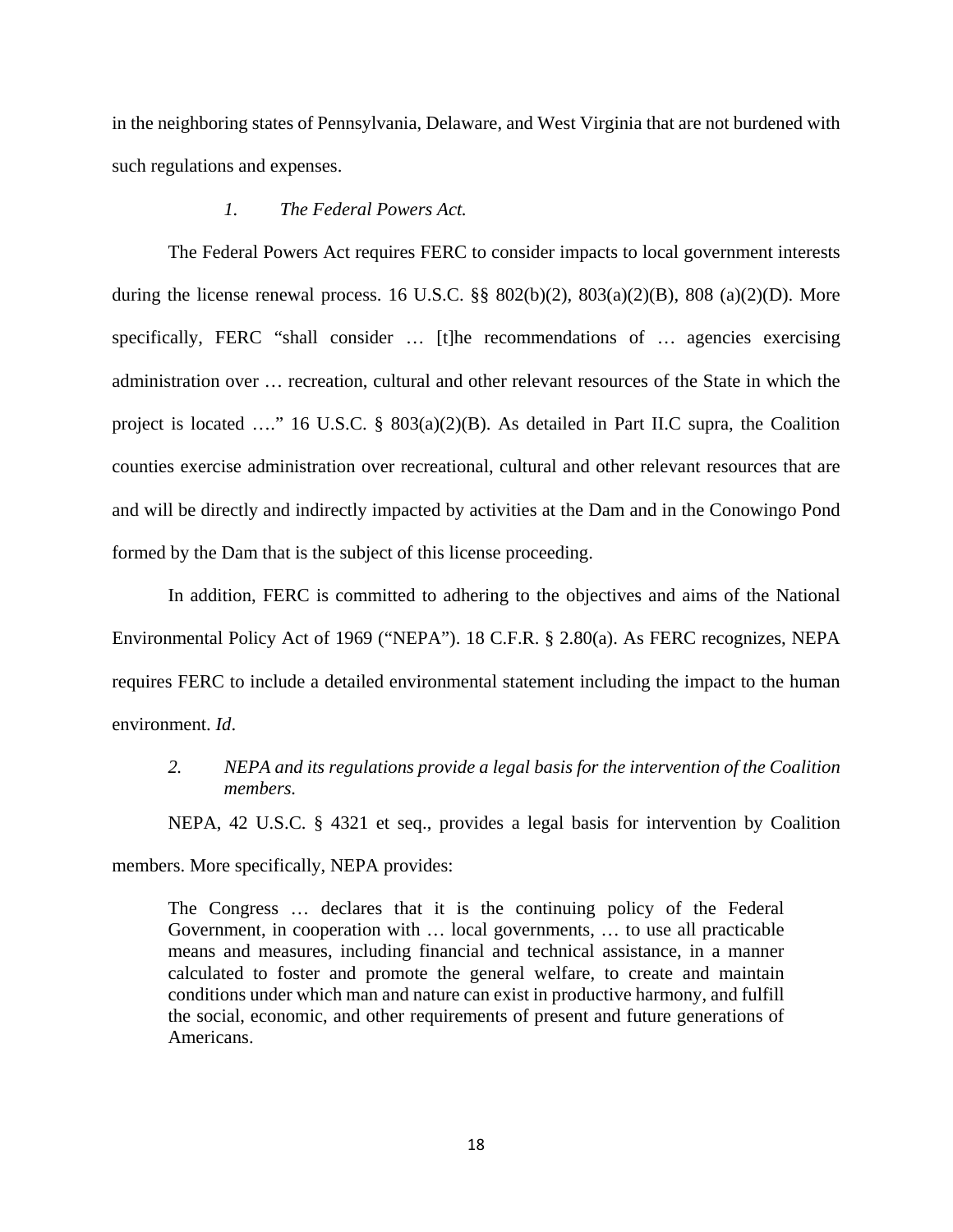(Emphasis added.) 42 U.S.C. § 4331(a).10 NEPA created the Council on Environmental Quality

("Council") pursuant to 42 U.S.C.  $\S$  4341-4347.<sup>11</sup> Section 4345 provides in pertinent part:

The Council shall –

(1) **consult with** … representatives of science, industry, agriculture, labor, conservation organizations, State and **local governments** and other groups, as it deems advisable; and

(2) **utilize, to the fullest extent possible**, **the services, facilities, and information**  (including statistical information) **of public** and private **agencies** and organizations, and individuals, in order that duplication of effort and expense may be avoided, thus assuring that the Council's activities will not unnecessarily overlap or conflict with similar activities authorized by law and performed by established agencies.

(Emphasis added.) The current state of the Chesapeake Bay, which EPA has declared an impaired body of water, requires cooperation of federal, state and local governmental entities and agencies to coordinate how sources of impairment and pollution are addressed and rectified.<sup>12</sup> Clearly, scour from the Conowingo Reservoir and the effect of the Dam in altering the water quality of the Susquehanna River above and immediately below the Dam make the Commission's decisions relative to Exelon during this relicensing process integral to the efforts of the Coalition members, in conjunction with EPA, Bay watershed states and local governments, and Maryland State regulatory agencies in pursuing cost-effective solutions and funding to improve the Bay.

Regulations established in response to NEPA provide for specific instruction in regards to engaging local governments in federal environmental proceedings, thereby supporting the Coalition's legal argument for the Coalition's intervening status. Specifically, 40 C.F.R. § 1503.1 provides that a federal agency should request the comments of local agencies prior to the preparation of a final environmental impact statement. This further requires the Commission's

 $10 \text{ }\frac{10}{3}$  4331(c) provides further: "The Congress recognizes that each person should enjoy a healthful environment and that each person has a responsibility to contribute to the preservation and enhancement of the environment." <sup>11</sup> *See generally* § 4344 for the Council's duties.

<sup>12</sup> *See generally* Executive Order 13508, *Chesapeake Bay Protection and Restoration*, May 12, 2009.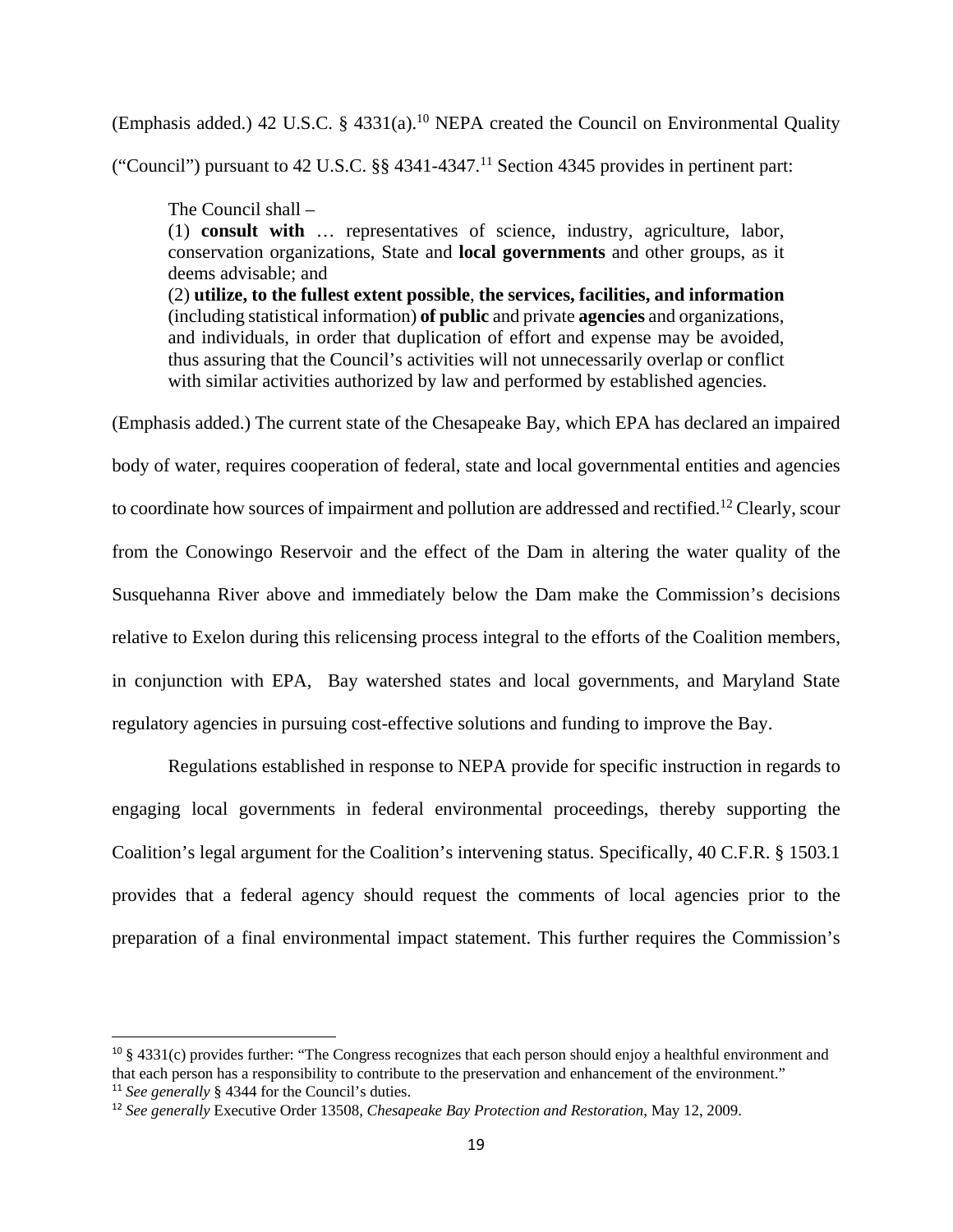consideration of county input and coordination with county efforts as part of the NEPA process that the Commission is required to implement.

#### *3. Executive Orders.*

Executive Orders ("EO") promulgated under NEPA's authority support the Coalition's legal right to intervene. EO 13352 – Facilitation of Cooperative Conservation, August 26, 2004, attempts to ensure that federal agencies "implement laws relating to the environment…in a manner that promotes cooperative conservation, with an emphasis on appropriate inclusion of local participation in Federal decisionmaking…"13 (Emphasis added.) "Cooperative conservation" is defined as "actions that relate to use, enhancement, and enjoyment of natural resources, protection of the environment, or both, and that involve collaborative activity among Federal, State, local, and tribal governments…"14 Section 3(a) of EO 13352 establishes finally that the secretaries of the subjected federal agencies must "implement laws relating to the environment and natural resources in a manner that: (i) facilities cooperative conservation; (ii) takes appropriate account of and respects the interests of persons with ownership or other legally recognized interests in land and other natural resources; and (iii) properly accommodates local participation in Federal decisionmaking…" (Emphasis added.)

Executive Order 11514 – Protection and Enhancement of Environmental Quality, March 5, 1970, Section 2(a) states that "[h]eads of agencies shall consult with appropriate Federal, State and local agencies in carrying out their activities as they affect the quality of the environment." Section 2(b) goes on to establish that federal agencies "shall [d]evelop procedures to ensure the fullest practicable provision of timely public information and understanding of Federal plans and programs with environmental impact in order to obtain the views of interested parties..."

<sup>&</sup>lt;sup>13</sup> See Executive Order 13352, Facilitation of Cooperative Conservation, Section 1, August 26, 2004.

<sup>14</sup> *Id*. Section 2.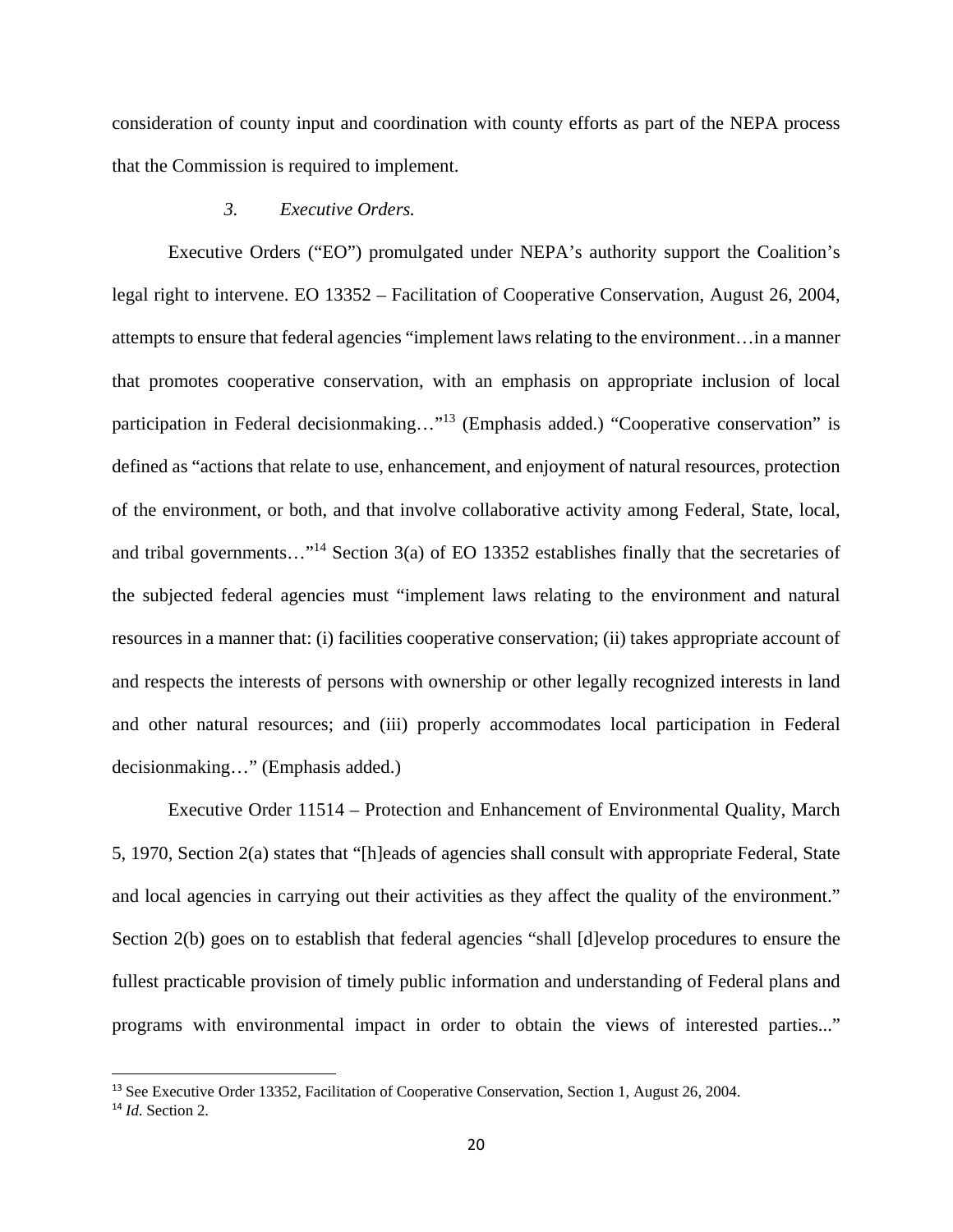(Emphasis added.) Similar to EO 13352, although passed several decades prior, the federal government specifically contemplated the cooperation and input of local governments in environmental activities that implicate NEPA. NEPA is brought into the Dam relicensing equation pursuant to the environmental issues that are related to the relicensing. The intent of EO 11514 clearly incorporates the interests of local governments and their constituents in matters that relate to NEPA. Further, the language provided in the EO (i.e., "shall") provides for mandatory inclusion of these parties. EO 11514 supports the legal basis for granting the Coalition intervenor status.

It is clear that the federal government, by statute, regulation and Executive Order, has called for local government input and for coordination with local governments during the environmental analysis process. There is abundant legal authority under the factual circumstances presented to support the grant of intervenor status to the Coalition counties.

#### **II. CONCLUSION**

The environmental requirements, conditions, and controls imposed by this Commission during the Conowingo Project's relicensing will directly impact each Coalition county's ability to implement its mandated WIP and related policies and programs. The Coalition and its member counties and the citizens thereof will be directly affected by the outcome of the above-captioned proceeding. Thus, the Coalition has a direct and substantial interest in this proceeding and its interests cannot be represented by any other party. Furthermore, the Coalition's intervention in this proceeding on behalf of its member counties and the citizens thereof is in the public interest.

WHEREFORE, the above-named members of the Coalition respectfully request that they be granted full party status in the above-captioned proceeding and be added to the service list as party-intervenors with electronic service to be made on the below named individuals on behalf of each member county: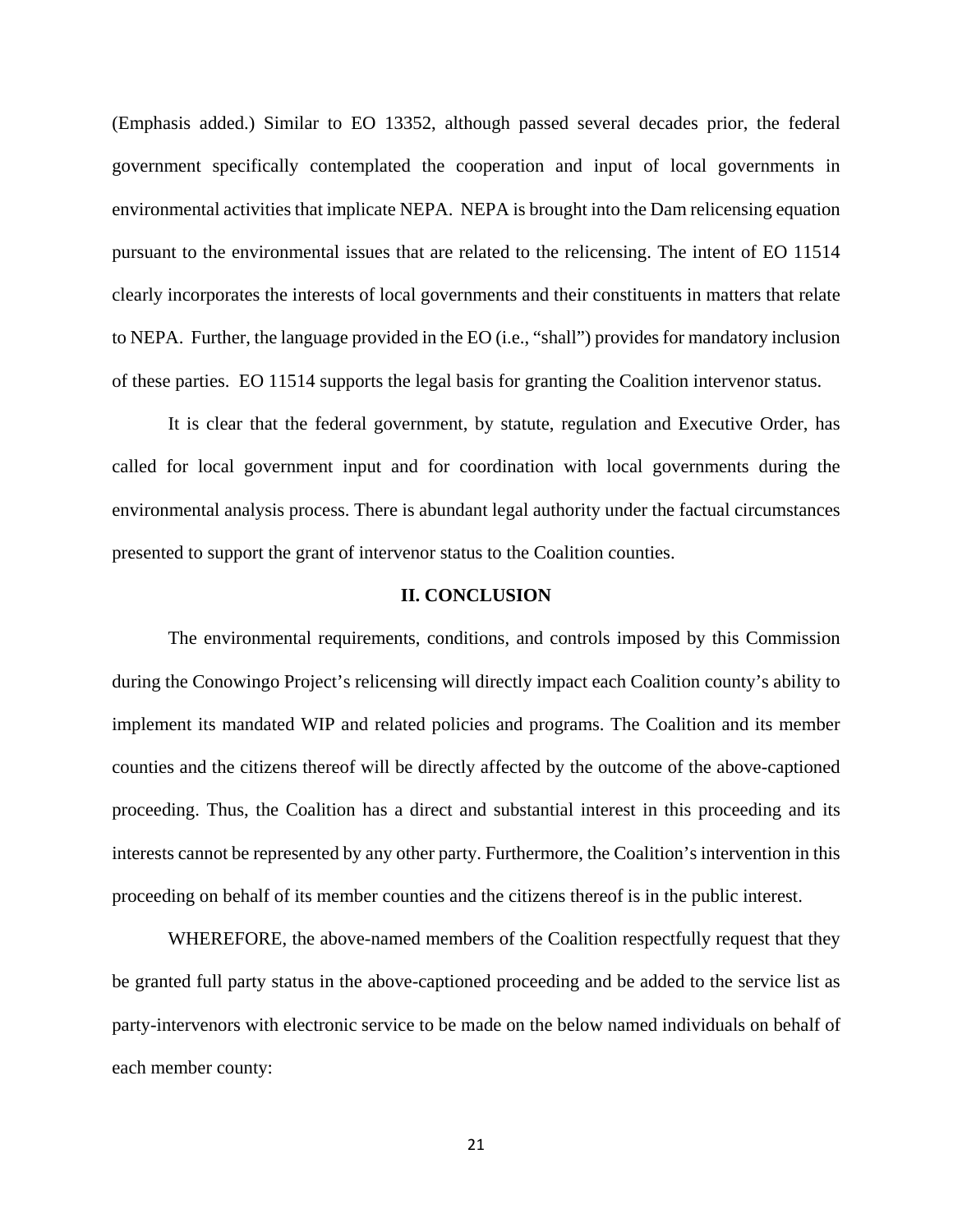Charles D. MacLeod cmacleod@mlg-lawyers.com Andrew C. Meehan ameehan@mlg-lawyers.com Kyle K. Kirby kkirby@mlg-lawyers.com MacLeod Law Group, LLC 120 Speer Road, Suite 1 Chestertown, Maryland 21620 (410) 810-1381

Michael V. Forlini michael@forlinilawgroup.com Forlini Law Group, LLC 5 East Franklin Street Baltimore, MD 21202 (410) 528.7777

Respectfully submitted,

*/s/ Charles D. MacLeod*

 $\overline{\phantom{a}}$  ,  $\overline{\phantom{a}}$  ,  $\overline{\phantom{a}}$  ,  $\overline{\phantom{a}}$  ,  $\overline{\phantom{a}}$  ,  $\overline{\phantom{a}}$  ,  $\overline{\phantom{a}}$  ,  $\overline{\phantom{a}}$  ,  $\overline{\phantom{a}}$  ,  $\overline{\phantom{a}}$  ,  $\overline{\phantom{a}}$  ,  $\overline{\phantom{a}}$  ,  $\overline{\phantom{a}}$  ,  $\overline{\phantom{a}}$  ,  $\overline{\phantom{a}}$  ,  $\overline{\phantom{a}}$ 

Charles D. MacLeod Andrew C. Meehan Kyle K. Kirby MacLeod Law Group, LLC 120 Speer Road, Suite 1 Chestertown, Maryland 21620 (410) 810-1381 CMacLeod@mlg-lawyers.com

*/s/ Michael V. Forlini*

Michael V. Forlini Forlini Law Group, LLC 5 East Franklin Street Baltimore, MD 21202 (410) 528.7777 Michael@forlinilawgroup.com

\_\_\_\_\_\_\_\_\_\_\_\_\_\_\_\_\_\_\_\_\_\_\_\_\_\_\_

*Attorneys for the counties of the Clean Chesapeake Coalition*